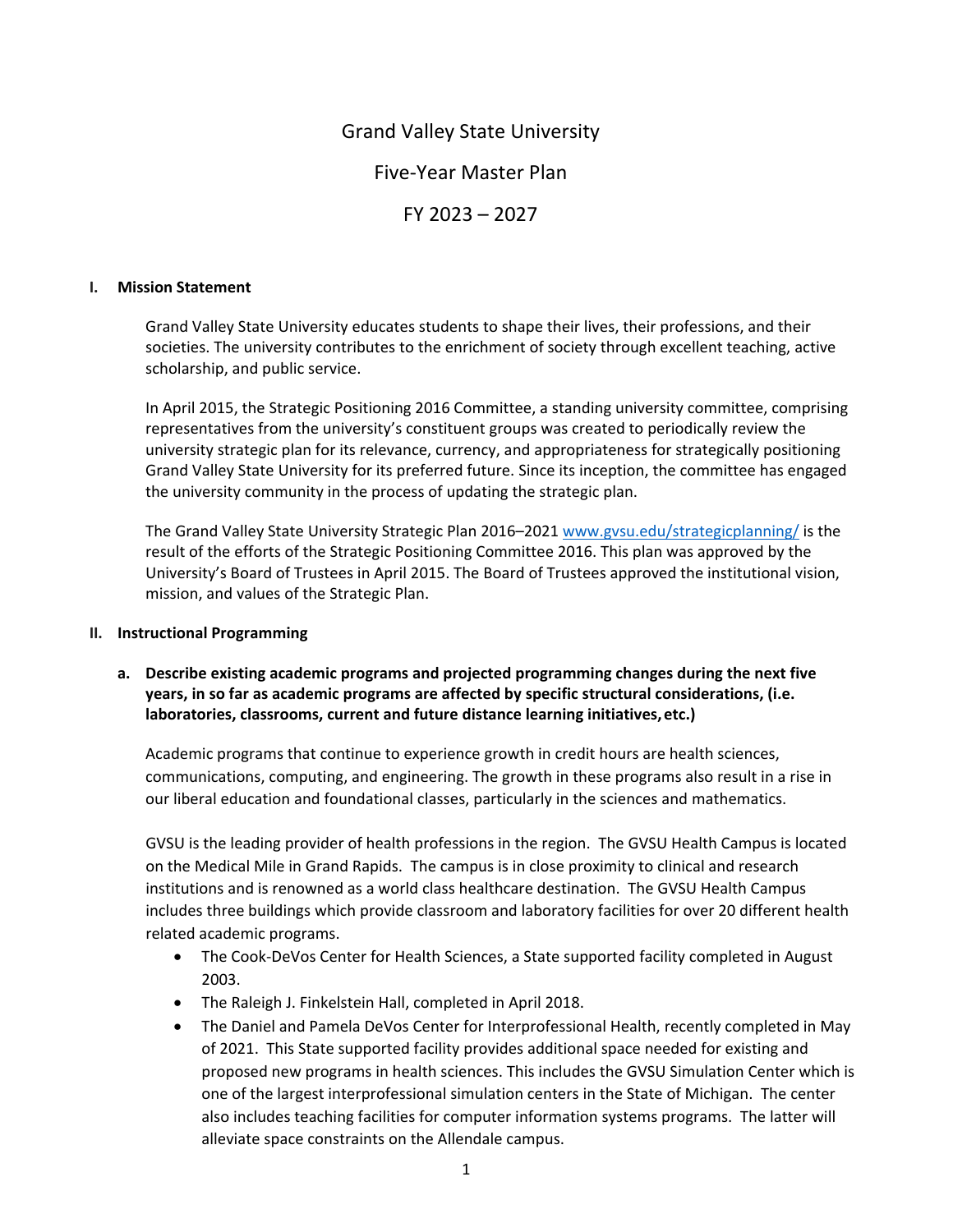Digital fluency is being proposed as a required student learning outcome for all undergraduate majors beginning 2022. Therefore, programming changes include a shift in curriculum to focus on digital fluency, experiential learning, team and project-based learning - providing students with skills and learning opportunities that are most essential for entering the workforce. Technological innovation is fundamentally transforming education and updating skills that are being required. This includes digital skills and competencies and creating a proficiency in digital literacy. Also, skills required for innovation, complex problem solving, analytical thinking, creativity and analysis. Program changes are required to prepare students to be career-ready with the skillsets demanded by today's workforce including interdisciplinary learning and experiences. Finally, the growth of distance learning programs spanning multiple disciplinary areas will necessitate the construction of contemporary teaching spaces that allow for delivery of these programs. New teaching and learning spaces will be required to realize these goals.

#### **b. Identify the other unique characteristics of the university's academicmission.**

#### **Effective Teaching**

Our highest priority is to offer outstanding teaching in all of our undergraduate and graduate programs. The teaching culture of Grand Valley State University is characterized by the continual development of excellence in the classroom, the recognition of multiple ways of learning and the accessibility of faculty members to students. In order to nurture the habits of intellectual growth, we seek to instill in our student's curiosity as well as the love of learning. Students acquire new knowledge and explore its application through research, artistic expression, engagement with the local community, and scholarly activity. We value the vigorous engagement of students in the classroom and other learning environments.

#### **Liberal Education**

Grand Valley State University is committed to providing each student a broad educational experience that integrates liberal learning with preparation for a career or profession. Liberal education begins with encountering the great ideas of diverse traditions in the humanities, the visual and performing arts, the natural and social sciences, the mathematics, and is an essential part of all of our professional programs. We value the liberal ideals of critical thinking and preparing students for lifelong learning. The practice of liberal learning develops the skill of inquiry and reflection, which guide students to think for themselves, gain self‐knowledge, and make ethical judgements. Such learning can inform individual and collective actions and prepare students for the responsibility of local, national, and global citizenship.

# **Scholarship**

Scholarship is an essential component of the university's mission as an institution of higher learning. Excellence in teaching at the university level depends upon active scholarship by faculty members. Through basic and applied research, artistic expression and performance, and other forms of scholarship, faculty members contribute to the development and application of knowledge and create a dynamic environment for learning. Active scholarship may include collaboration of faculty and staff members with students, business and labor, government, and community organizations. In this way, the benefits of a liberal education and specific disciplines can extend beyond classroom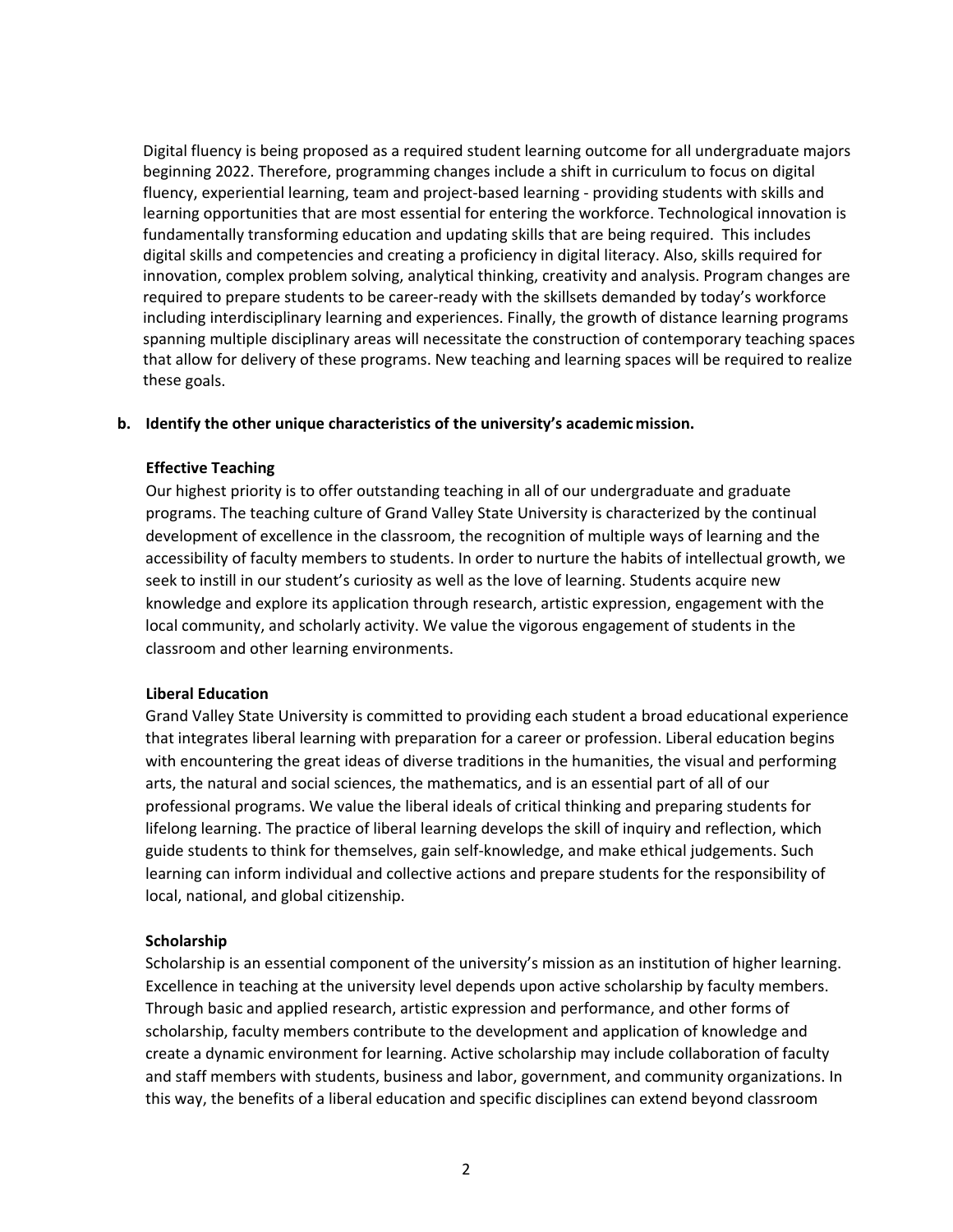walls to lifelong learning and partnerships between the university and its diverse communities and the greater community.

#### **Service**

Grand Valley State University values the collaboration of faculty members, staff members, and students with external partners in addressing mutual interests and regional needs. The university offers the communities it serves resources and inspirations in their own lifelong pursuit of knowledge. Faculty and staff members are encouraged to contribute their expertise and service in the university, their disciplines' professional organizations, and working in partnership with the community. Students are encouraged to be active citizens, to become active service providers, and to take part in various service‐learning and volunteer opportunities in the community and abroad.

#### **Inclusiveness**

Possessing and mastering a range of thoughtful perspectives is necessary for open inquiry, a liberal education, and a healthy community. Recognizing this, Grand Valley seeks to include, engage, and support a diverse group of students, faculty, and staff members. The institution values a multiplicity of opinions and backgrounds, and is dedicated to incorporating multiple voices and experiences into every aspect of its operations. We are committed to building institutional capacity and strengthening our liberal education through providing an inclusive environment for all of our Grand Valley constituents. This inclusive environment extends to the community, which borders the campuses.

#### **Community**

Grand Valley State University values its connections to, participation with, and responsibility for local communities, the West Michigan region, the state, the nation, and the world. The university embraces the participation of diverse individuals, groups, and organizations from every corner of the globe and both encourages and supports the participation of its students and faculty and staff members in educational opportunities abroad. To foster and expand these community connections, the institution and it members promote, value, and honor diverse perspectives. We seek to act with integrity, communicate openly and honestly, and accept responsibility for our words and actions.

#### **Sustainability**

Grand Valley State University values the guiding principles of sustainability in helping to meet the current needs of our faculty, staff and students without compromising the needs and resources of future generations. We are committed to working with our community partners to create a sustainable future for our university, our community, and our region. We model applied sustainability best practices in our building programs, campus operations and administrations, education for sustainable development, student involvement, and community engagement by promoting social responsibility, encouraging environmental stewardship, and creating efficiencies and value for the work we perform. We will provide our students with excellence in education for sustainable development by imbedding theory, systems‐oriented thinking, and service learning into our curricular and extracurricular program. We pursue LEED certification for significant renovations and new building projects.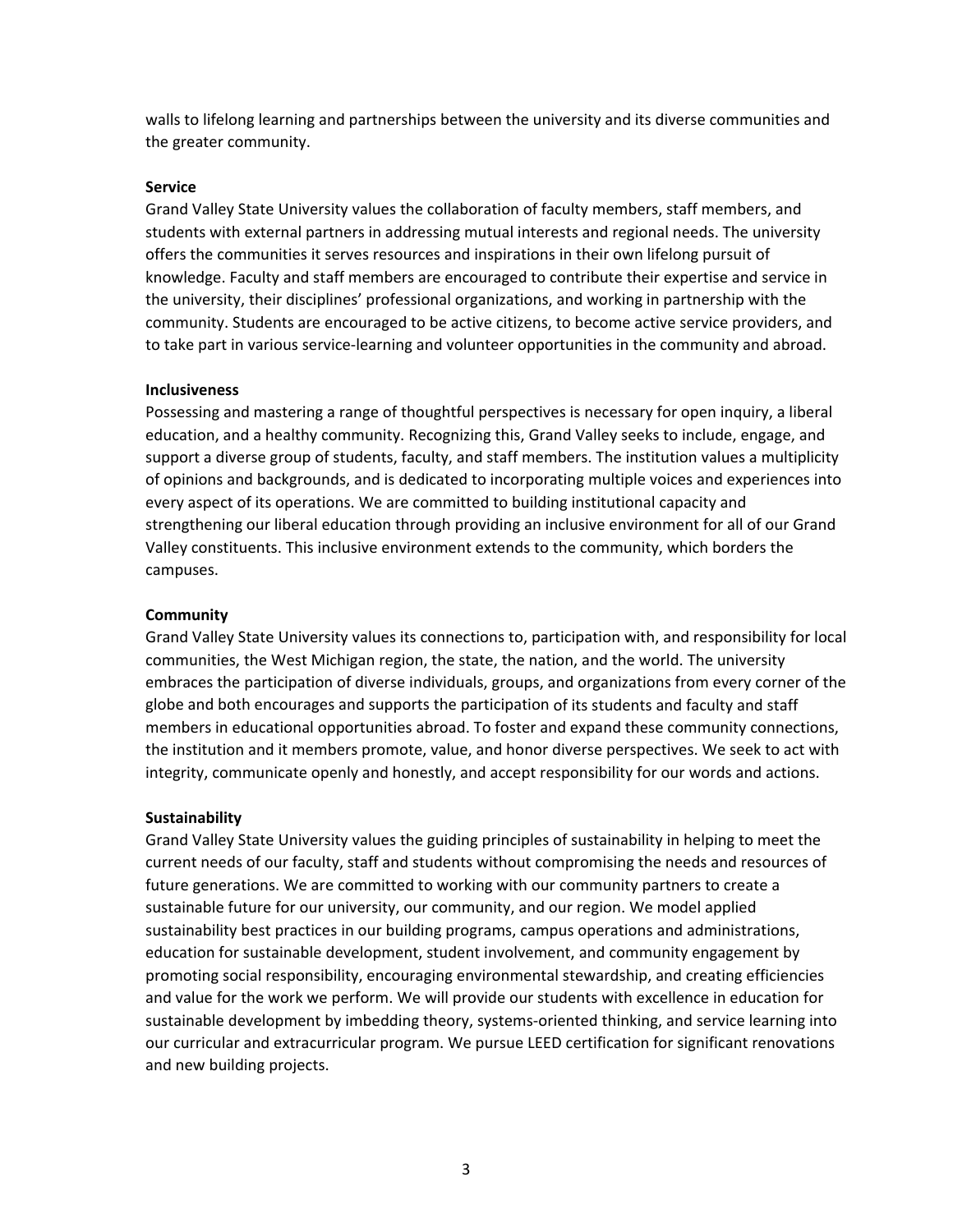#### **c. Identify other initiatives, which may impact facilities usage.**

The continued growth in the local healthcare and medical research industries is increasing the demand for qualified professionals. The demand is such that several State educational institutions have joined in meeting the demand for educated professionals. Grand Valley State University provides the largest number of healthcare‐related graduates in the region, and provides the largest breadth of medical science professions, including most disciplines except medical doctors and pharmacists.

Additionally, the region's IT sector is one of the fastest growing in the nation. The new Daniel and Pamela DeVos Center for Interprofessional Health provides the learning spaces for the graduate‐ level Computing and Information Systems programs to help meet these needs.

# **d. Demonstrate economic development impact of current/future programs(i.e. technical training centers, life science corridor initiatives, etc.).**

The communities that host our campuses are among Michigan's most vibrant – each enjoys greater economic health because of Grand Valley's presence. Grand Valley creates more than \$849 million in economic activity in West Michigan, leading to the creation of more than 11,970 private sector jobs. Our 130,974 alumni are the bedrock of the communities in which they live and work. Our business development centers work every day to help entrepreneurs and small business owners succeed and prosper. Our research centers in water resources preserve and protect our environment. We are nationally recognized as a green campus. The philanthropic community has helped Grand Valley to construct new facilities, easing the burden on taxpayers while creating thousands of construction jobs.

#### **III. Staffing and Enrollment**

#### **a. Current full and part‐time student enrollmentlevels**

#### **Fall 2021 Enrollment by Academic Program and Course Type/Location**

"Hybrid" sections are counted in the location where their in‐person meetings occur.

|                  |                                          | Full-<br>time | Part-<br>time | Allendale /<br>Grand<br>Rapids | Other<br>Sites | Independent<br>Study /<br>Fieldwork /<br>Internship /<br>Practicum | Online |
|------------------|------------------------------------------|---------------|---------------|--------------------------------|----------------|--------------------------------------------------------------------|--------|
| <b>Bachelors</b> | Accounting                               | 482           | 68            | 75%                            | 0%             | 0%                                                                 | 25%    |
|                  | Advertising & Public<br><b>Relations</b> | 331           | 23            | 86%                            | 0%             | 3%                                                                 | 11%    |
|                  | <b>Allied Health Sciences</b>            | 571           | 123           | 79%                            | 1%             | 0%                                                                 | 20%    |
|                  | Anthropology                             | 52            | 13            | 91%                            | 0%             | 0%                                                                 | 9%     |
|                  | Applied Food & Nutrition                 | 45            | 3             | 92%                            | 0%             | 0%                                                                 | 8%     |
|                  | Art Education                            | 34            | 4             | 90%                            | 0%             | 1%                                                                 | 9%     |
|                  | <b>Art History</b>                       | 8             |               | 84%                            | 0%             | 2%                                                                 | 14%    |
|                  | <b>Athletic Training</b>                 | 1             |               | 79%                            | 0%             | 21%                                                                | 0%     |
|                  | <b>Behavioral Neuroscience</b>           | 234           | 27            | 86%                            | 0%             | 0%                                                                 | 14%    |
|                  | <b>Behavioral Science</b>                |               |               | 0%                             | 0%             | 0%                                                                 | 100%   |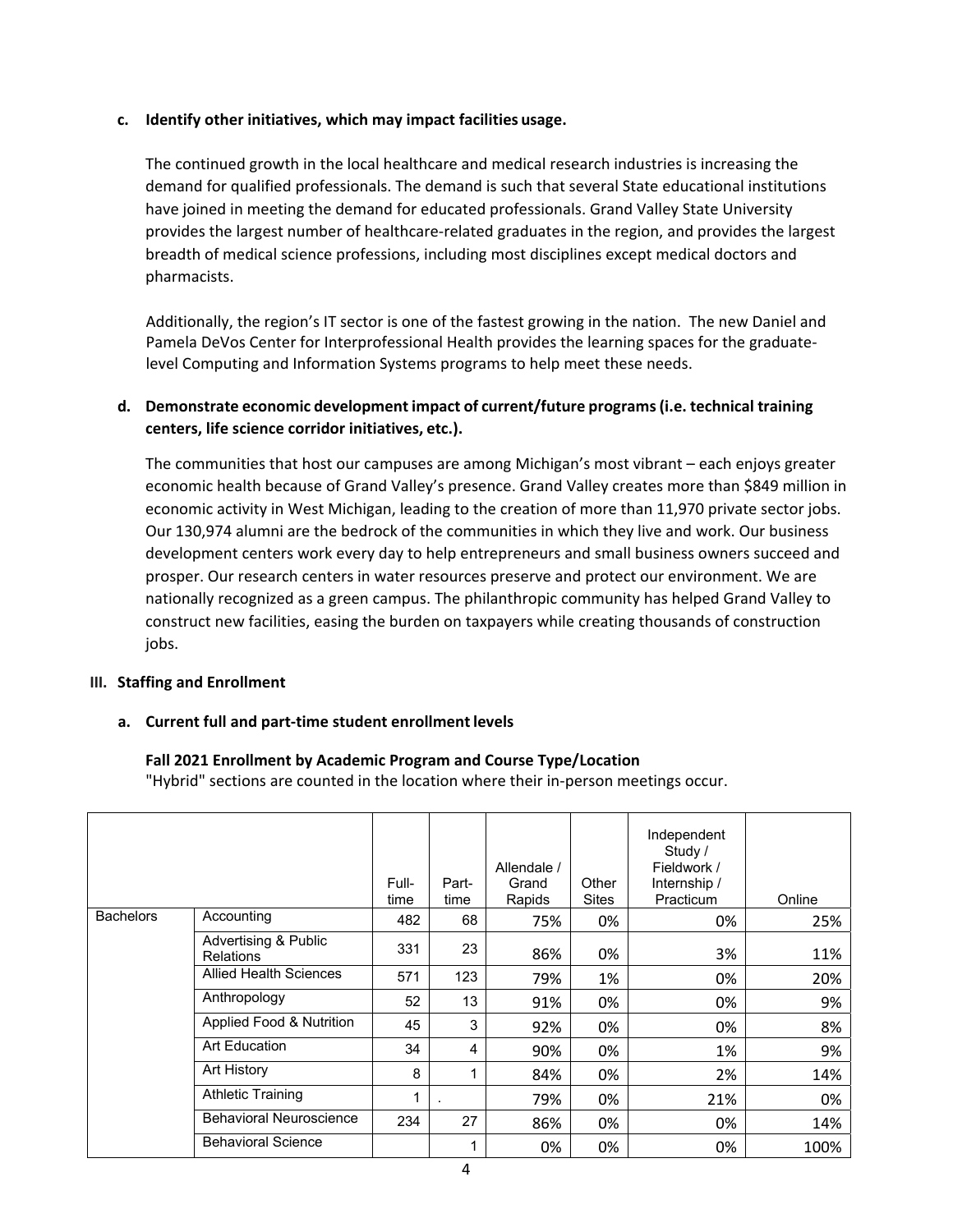| Biochemistry                                 | 118            | 18             | 91%  | 0% | 1% | 8%   |
|----------------------------------------------|----------------|----------------|------|----|----|------|
| Biology                                      | 397            | 40             | 89%  | 0% | 0% | 11%  |
| <b>Biomedical Engineering</b>                | 101            | 8              | 95%  | 0% | 0% | 5%   |
| <b>Biomedical Sciences</b>                   | 807            | 85             | 89%  | 0% | 1% | 10%  |
| Biopsychology                                |                | 1              | 0%   | 0% | 0% | 100% |
| Broadcasting                                 |                | $\mathbf{1}$   | 100% | 0% | 0% | 0%   |
| <b>Business Economics</b>                    | 199            | 13             | 78%  | 0% | 1% | 21%  |
| <b>Business General</b>                      | 927            | 38             | 79%  | 0% | 0% | 20%  |
| Cardiovascular                               | 57             | 3              |      |    |    |      |
| Sonography<br>Cell & Molecular Biology       | 61             |                | 80%  | 0% | 0% | 20%  |
| Chemistry                                    | 54             | 16             | 92%  | 0% | 1% | 7%   |
| Classics                                     |                | 9              | 90%  | 0% | 2% | 8%   |
| Communication Sci &                          | 16             | $\mathbf{1}$   | 90%  | 0% | 3% | 7%   |
| <b>Disorders</b>                             | 236            | 9              | 70%  | 0% | 1% | 30%  |
| <b>Communication Studies</b>                 | 210            | 25             | 83%  | 0% | 3% | 14%  |
| Communications                               | 1              |                | 80%  | 0% | 0% | 20%  |
| Comp Sci & Arts for<br>Teaching              | 338            | 13             | 87%  | 0% | 0% | 13%  |
| <b>Computer Engineering</b>                  | 91             | 33             | 97%  | 0% | 0% | 3%   |
| <b>Computer Science</b>                      | 400            | 84             | 94%  | 0% | 1% | 6%   |
| <b>Criminal Justice</b>                      | 446            | 46             | 74%  | 0% | 1% | 25%  |
| Cybersecurity                                | 83             | 9              | 94%  | 0% | 0% | 6%   |
| Dance                                        | 44             | $\mathbf{1}$   | 87%  | 0% | 3% | 10%  |
| Degree Seeking<br>Undergraduate              | 88             | 28             | 89%  | 0% | 1% | 10%  |
| Diagnostic Medical<br>Sonography             | 198            | 20             | 80%  | 0% | 2% | 18%  |
| Earth Science                                | 8              |                | 92%  | 0% | 0% | 8%   |
| Economics                                    | 38             | 9              | 76%  | 0% | 2% | 23%  |
| Education                                    | 1143           | 91             | 86%  | 0% | 0% | 14%  |
| <b>Educational Studies</b>                   | 151            | 5              | 96%  | 0% | 0% | 4%   |
| <b>Electrical Engineering</b>                | 132            | 48             | 96%  | 0% | 0% | 4%   |
| Engineering                                  | $\overline{2}$ |                | 72%  | 0% | 0% | 28%  |
| English                                      | 331            | 44             | 84%  | 0% | 0% | 16%  |
| Entrepreneurship                             | 66             | 2              | 79%  | 0% | 1% | 20%  |
| <b>Environ and Sustain</b><br><b>Studies</b> | 167            | 14             | 73%  | 1% | 2% | 24%  |
| Exercise Science                             | 817            | 68             | 82%  | 0% | 3% | 15%  |
| <b>Exploratory Study</b>                     | 805            | 38             | 91%  | 0% | 0% | 9%   |
| Film and Video                               | 261            | 34             | 91%  | 0% | 1% | 8%   |
| Finance                                      | 726            | 67             | 77%  | 0% | 0% | 23%  |
| <b>Fisheries and Aquatic</b><br>Sciences     | 7              | 1              | 88%  | 0% | 0% | 13%  |
| French                                       | 11             | 5              | 67%  | 0% | 8% | 25%  |
| General Management                           |                |                |      |    |    |      |
|                                              | 175            | 28             | 77%  | 0% | 1% | 21%  |
| Geography                                    | 28             | $\overline{7}$ | 73%  | 0% | 3% | 24%  |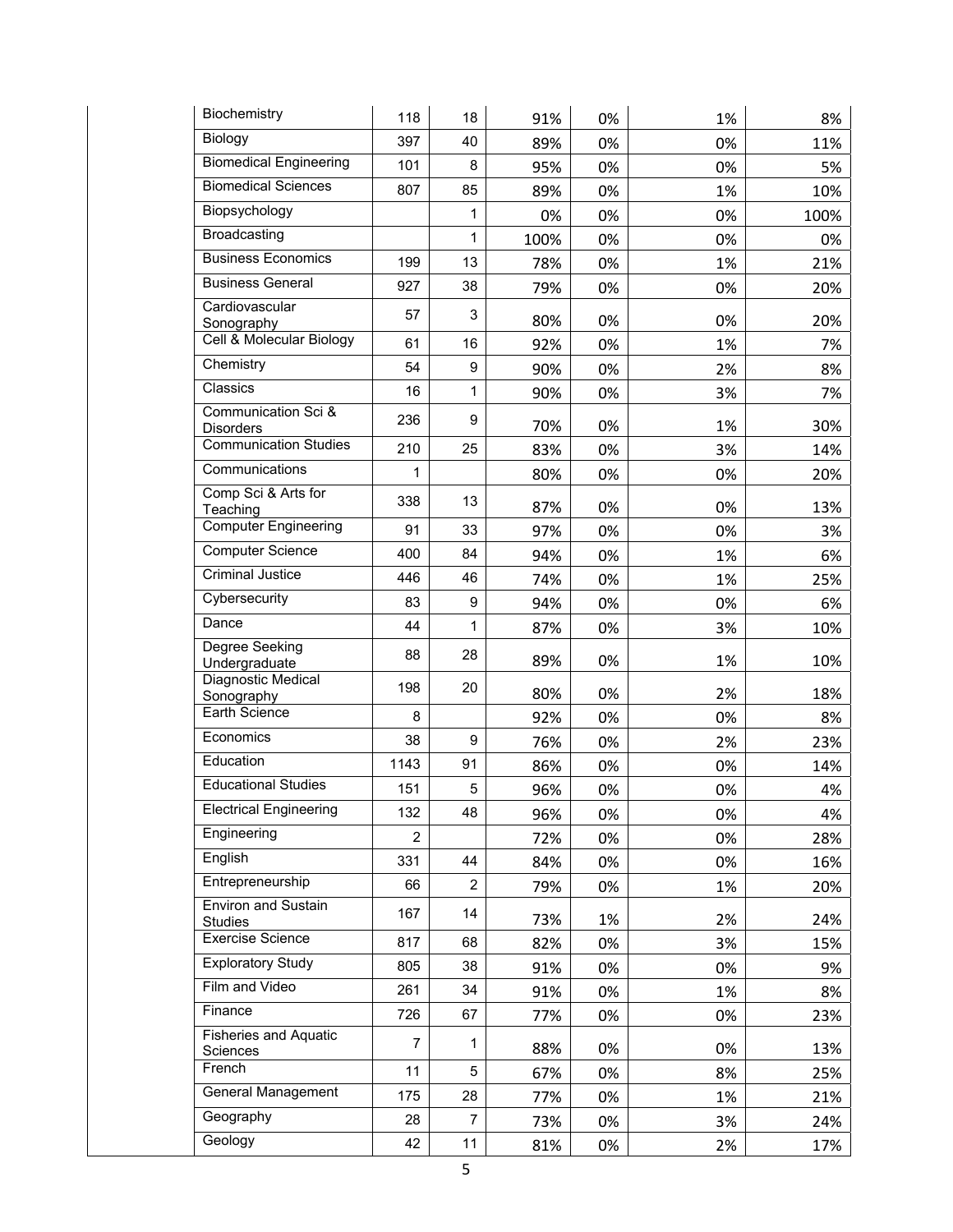| Geology-Chemistry                            | 6    |                | 92%  | 1%  | 2%  | 5%  |
|----------------------------------------------|------|----------------|------|-----|-----|-----|
| German                                       | 10   | 1              | 92%  | 0%  | 0%  | 8%  |
| <b>Global Studies &amp; Social</b><br>Impact | 19   | 12             | 75%  | 0%  | 2%  | 22% |
| <b>Group Social Studies</b>                  | 202  | 19             | 83%  | 0%  | 1%  | 16% |
| Health & Physical<br>Education               | 33   | 3              | 91%  | 0%  | 0%  | 9%  |
| <b>Health Communication</b>                  | 50   | 5              | 86%  | 0%  | 3%  | 11% |
| <b>Health Information</b>                    | 58   | $\overline{7}$ |      |     |     |     |
| Management<br><b>Health Professions</b>      |      | 1              | 33%  | 0%  | 0%  | 67% |
| History                                      | 115  |                | 100% | 0%  | 0%  | 0%  |
| <b>Hospitality Tourism</b>                   |      | 24             | 84%  | 0%  | 1%  | 14% |
| Management                                   | 172  | 30             | 69%  | 0%  | 0%  | 31% |
| <b>Human Resources</b><br>Management         | 148  | 20             | 74%  | 0%  | 1%  | 26% |
| Information Systems                          | 84   | 11             | 83%  | 0%  | 1%  | 16% |
| Information Technology                       | 79   | 8              | 85%  | 0%  | 0%  | 15% |
| Integrated Science                           | 27   | 1              | 87%  | 0%  | 0%  | 13% |
| <b>Integrated Science</b><br>Elementary      | 35   | 5              | 95%  | 0%  | 0%  | 5%  |
| <b>Integrated Science</b><br>Secondary       | 11   | 1              | 93%  | 0%  | 0%  | 7%  |
| Integrative Studies                          | 81   | 148            | 15%  | 0%  | 3%  | 82% |
| Interdisciplinary<br>Engineering             | 40   | 12             | 94%  | 0%  | 0%  | 5%  |
| <b>International Business</b>                | 69   | 8              | 77%  | 0%  | 0%  | 22% |
| <b>International Relations</b>               | 64   | 4              | 83%  | 0%  | 2%  | 15% |
| <b>Legal Studies</b>                         | 127  | 15             | 79%  | 0%  | 0%  | 21% |
| <b>Liberal Studies</b>                       | 22   | 13             | 47%  | 1%  | 4%  | 48% |
| Management                                   | 67   | 14             | 74%  | 0%  | 2%  | 24% |
| Marketing                                    | 769  | 69             | 77%  | 0%  | 1%  | 23% |
| <b>Mathematics</b>                           | 231  | 18             | 90%  | 0%  | 0%  | 10% |
| <b>Mechanical Engineering</b>                | 325  | 120            | 96%  | 0%  | 0%  | 4%  |
| Medical Laboratory<br>Science                | 67   | 15             | 88%  | 0%  | 2%  | 10% |
| Microbiology                                 | 15   | 5              | 95%  | 0%  | 3%  | 2%  |
| Multimedia Journalism                        | 92   | 10             | 90%  | 0%  | 3%  | 7%  |
| Music                                        | 145  | 14             | 90%  | 0%  | 1%  | 9%  |
| Natural Resources Mgmt.                      | 127  | 20             | 91%  | 0%  | 0%  | 9%  |
| Non-Degree<br>Undergraduate                  | 9    | 131            | 64%  | 25% | 0%  | 11% |
| Nursing                                      | 1171 | 163            | 79%  | 0%  | 11% | 10% |
| Occupational<br>Safety/Health Mgt            | 47   | 4              | 94%  | 0%  | 0%  | 6%  |
| <b>Operations Management</b>                 | 35   | 3              | 80%  | 0%  | 0%  | 20% |
| Ped Cont. Know 3rd-6th                       | 38   | $\overline{c}$ | 96%  | 0%  | 0%  | 4%  |
| Ped Cont. Know PreK-3rd                      | 84   | 3              | 96%  | 0%  | 0%  | 4%  |
| Ped Cont. Know PreK-6th                      | 64   | 1              | 98%  | 0%  | 0%  | 2%  |
| Philosophy                                   | 22   | 16             | 90%  | 0%  | 0%  | 10% |
| Photography                                  | 25   | 6              | 86%  | 0%  | 4%  | 10% |
|                                              |      |                |      |     |     |     |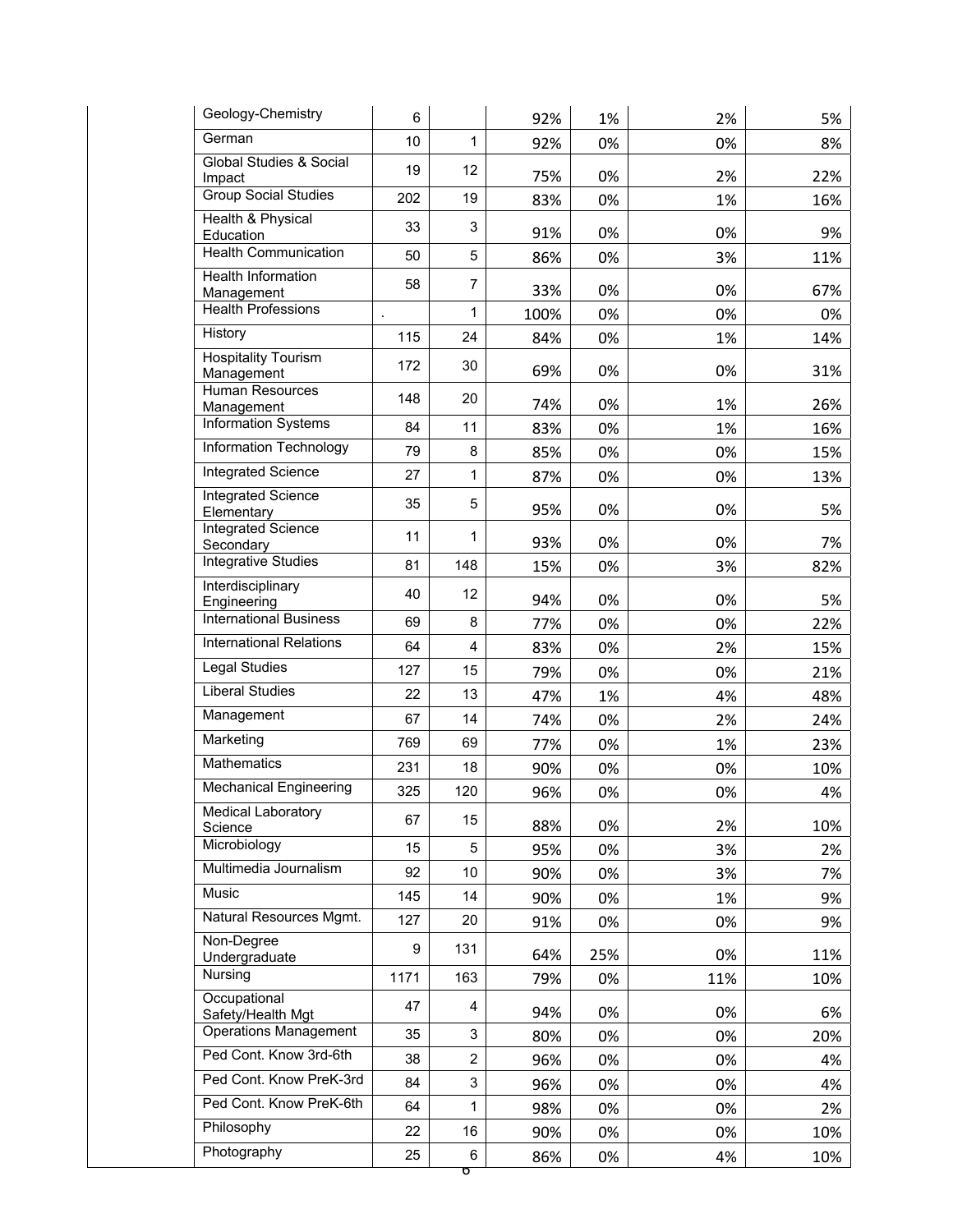|          | <b>Physical Education</b>                 | 24             | 4                         | 74%  | 0% | 0%  | 26% |
|----------|-------------------------------------------|----------------|---------------------------|------|----|-----|-----|
|          | Physics                                   | 22             | $\overline{4}$            | 95%  | 0% | 1%  | 4%  |
|          | <b>Political Science</b>                  | 201            | 23                        | 88%  | 0% | 1%  | 11% |
|          | Pre-professional<br>Preparation           | 868            | 60                        | 89%  | 0% | 1%  | 10% |
|          | Product Design & Mfg.<br>Engineering      | 55             | 29                        | 94%  | 0% | 0%  | 6%  |
|          | Psychology                                | 1034           | 122                       | 84%  | 0% | 1%  | 15% |
|          | <b>Public and Nonprofit</b><br>Admin      | 81             | 28                        | 83%  | 0% | 4%  | 13% |
|          | <b>Radiation Therapy</b>                  | 70             | 8                         | 80%  | 0% | 5%  | 15% |
|          | Radiologic & Imaging<br>Sciences          | 1              |                           | 81%  | 0% | 0%  | 19% |
|          | Recreational Therapy                      | 77             | $\overline{c}$            | 89%  | 0% | 0%  | 11% |
|          | <b>Religious Studies</b>                  | 3              | $\overline{c}$            | 54%  | 0% | 0%  | 46% |
|          | Social Work                               | 371            | 39                        | 73%  | 0% | 8%  | 19% |
|          | Sociology                                 | 60             | 15                        | 88%  | 0% | 0%  | 11% |
|          | Spanish                                   | 58             | 10                        | 79%  | 0% | 4%  | 17% |
|          | <b>Special Education</b>                  | 225            | 9                         | 92%  | 0% | 0%  | 8%  |
|          | Sport Management                          | 254            | 18                        | 73%  | 0% | 5%  | 22% |
|          | <b>Statistics</b>                         | 110            | 11                        | 87%  | 0% | 1%  | 11% |
|          | Studio Art                                | 200            | 26                        | 91%  | 0% | 2%  | 7%  |
|          | Supply Chain<br>Management                | 274            | 22                        | 81%  | 0% | 0%  | 19% |
|          | Theatre                                   | 29             | $\mathsf 3$               | 92%  | 0% | 3%  | 5%  |
|          | Therapeutic Recreation                    | 28             | 11                        | 77%  | 0% | 10% | 13% |
|          | Wildlife Biology                          | 26             | $\ensuremath{\mathsf{3}}$ | 92%  | 0% | 1%  | 7%  |
|          | Women, Gender &<br><b>Sexuality Study</b> | 20             | 6                         | 85%  | 0% | 2%  | 12% |
|          | Writing                                   | 136            | 22                        | 81%  | 0% | 0%  | 19% |
| Graduate | Accounting                                | 64             | 28                        | 57%  | 0% | 1%  | 42% |
|          | <b>Applied Computer</b><br>Science        | 36             | 16                        | 89%  | 0% | 0%  | 10% |
|          | <b>Applied Linguistics</b>                | 4              | $\overline{2}$            | 73%  | 0% | 20% | 7%  |
|          | <b>Applied Statistics</b>                 |                | $\overline{4}$            | 100% | 0% | 0%  | 0%  |
|          | <b>Athletic Training</b>                  | 14             |                           | 88%  | 0% | 12% | 0%  |
|          | Biology                                   | 25             | 15                        | 65%  | 0% | 29% | 6%  |
|          | <b>Biomedical Sciences</b>                | 8              | 20                        | 77%  | 1% | 17% | 6%  |
|          | <b>Biostatistics</b>                      | 24             | 19                        | 94%  | 0% | 5%  | 0%  |
|          | <b>Business General</b>                   | 11             | 109                       | 96%  | 0% | 4%  | 0%  |
|          | Cell & Molecular Biology                  | 25             | 11                        | 87%  | 0% | 7%  | 5%  |
|          | <b>Clinical Dietetics</b>                 | 45             | $\mathbf 1$               | 64%  | 0% | 29% | 6%  |
|          | Communications                            | 15             | 23                        | 81%  | 0% | 16% | 4%  |
|          | <b>Computer Information</b>               | 1              | 17                        | 75%  | 0% | 6%  | 19% |
|          | Systems<br><b>Criminal Justice</b>        | 18             | 10                        | 57%  | 0% | 5%  | 38% |
|          | Cybersecurity                             | $\overline{7}$ | 11                        | 35%  | 0% | 0%  | 65% |
|          | Data Science and<br>Analytics             | 47             | 34                        | 84%  | 0% | 3%  | 13% |
|          |                                           |                |                           |      |    |     |     |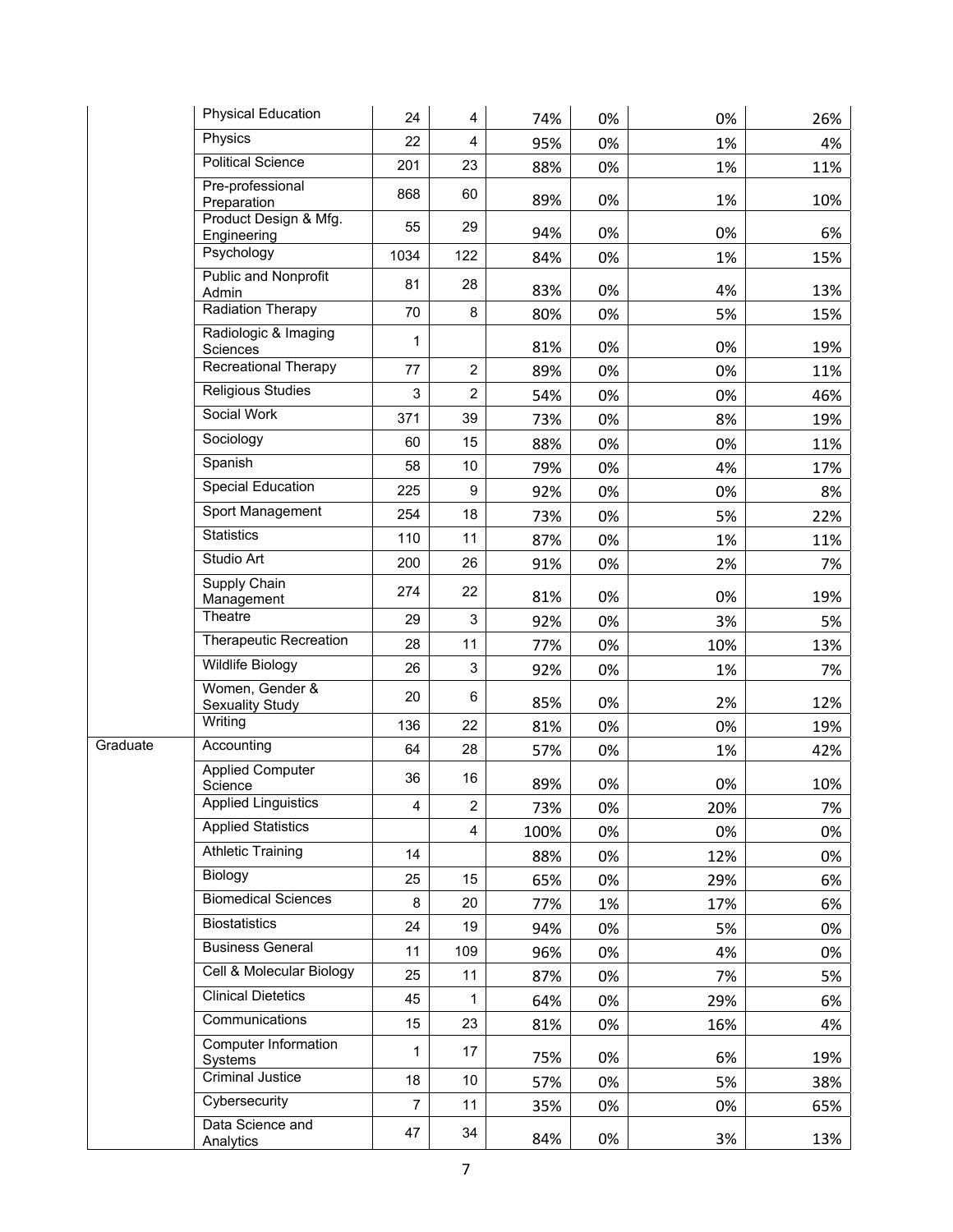| <b>Educational Leadership</b>                | 8              | 204            | 32%  | 17% | 32% | 19% |
|----------------------------------------------|----------------|----------------|------|-----|-----|-----|
| <b>Educational Technology</b>                | 4              | 22             | 9%   | 4%  | 15% | 72% |
| Engineering                                  | 18             | 26             | 90%  | 0%  | 9%  | 1%  |
| English                                      | 3              | 19             | 67%  | 0%  | 10% | 23% |
| <b>General Education</b>                     |                | $\overline{2}$ | 40%  | 0%  | 0%  | 60% |
| <b>Health Administration</b>                 | 36             | 32             | 82%  | 0%  | 5%  | 13% |
| <b>Health and Bioinformatics</b>             | 34             | 8              | 83%  | 0%  | 10% | 7%  |
| <b>Higher Education</b>                      | 58             | 21             | 79%  | 0%  | 15% | 6%  |
| Instruction & Curriculum                     | 22             | 98             | 15%  | 1%  | 17% | 67% |
| Leadership                                   | 1              | 33             | 14%  | 68% | 0%  | 18% |
| <b>Literacy Studies</b>                      | $\overline{2}$ | 86             | 25%  | 1%  | 6%  | 69% |
| <b>Medical &amp; Bioinformatics</b>          | $\mathbf{1}$   |                | 67%  | 0%  | 33% | 0%  |
| <b>Medical Dosimetry</b>                     | 22             | $\overline{2}$ | 11%  | 0%  | 35% | 54% |
| Non Degree Graduate                          | 5              | 127            | 75%  | 1%  | 0%  | 25% |
| Nursing                                      | 57             | 16             | 77%  | 0%  | 23% | 0%  |
| <b>Occupational Therapy</b>                  | 121            | 35             | 77%  | 0%  | 9%  | 14% |
| Philan & Nonprofit<br>Leadership             | $\overline{2}$ | 18             | 59%  | 0%  | 0%  | 41% |
| <b>Physical Therapy</b>                      | 177            |                | 73%  | 0%  | 17% | 11% |
| <b>Physician Assistant</b><br><b>Studies</b> | 143            |                | 50%  | 16% | 27% | 6%  |
| <b>Public Administration</b>                 | 14             | 65             | 66%  | 1%  | 6%  | 28% |
| <b>Public Health</b>                         | 98             | 15             | 85%  | 0%  | 15% | 0%  |
| <b>School Counseling</b>                     | 23             | 72             | 17%  | 0%  | 3%  | 81% |
| School Psychology                            | 24             | 13             | 40%  | 0%  | 11% | 49% |
| Social Innovation                            | 6              | 33             | 74%  | 0%  | 12% | 14% |
| Social Work                                  | 180            | 125            | 43%  | 5%  | 14% | 38% |
| <b>Special Education</b>                     | 4              | 81             | 16%  | 0%  | 25% | 59% |
| Speech-Language<br>Pathology                 | 106            | 3              | 39%  | 0%  | 44% | 17% |
| Taxation                                     | $\overline{2}$ | 3              | 25%  | 0%  | 8%  | 67% |
| <b>Water Resource Policy</b>                 | 1              |                | 100% | 0%  | 0%  | 0%  |

Courses that are neither online nor specific to a location (e.g. independent study, internship) have been excluded.

#### **b. Evaluate enrollment patters over the last five years –**

In the last 5 years, overall enrollment has declined, from 25,460 to 22,406. Over that period, undergraduate enrollment declined by 13%, while graduate headcount decreased by 7%. At the same time though, graduate enrollment underwent a significant shift from part-time to full-time, so full-time equivalent graduate enrollment only decreased by about 1%. Course offerings have shifted toward online in response to COVID‐ 19, but that trend was already underway in the preceding five years. Through 2019, the number of student credit hours delivered fully online has increased by 151% in the last 5 years, and accounted for about 3% of GVSU credits. In fall 2021, 16% of credits were in fully online sections.

#### **c. Project enrollment patterns over the next five years –**

We project recovering undergraduate enrollment 2022-2026, with 20,000 to 23,000 students attending classes at the Allendale and Grand Rapids campuses. We project moderate growth in graduate enrollments, as we expand programs strategically to meet both employer and student demand. Online instruction will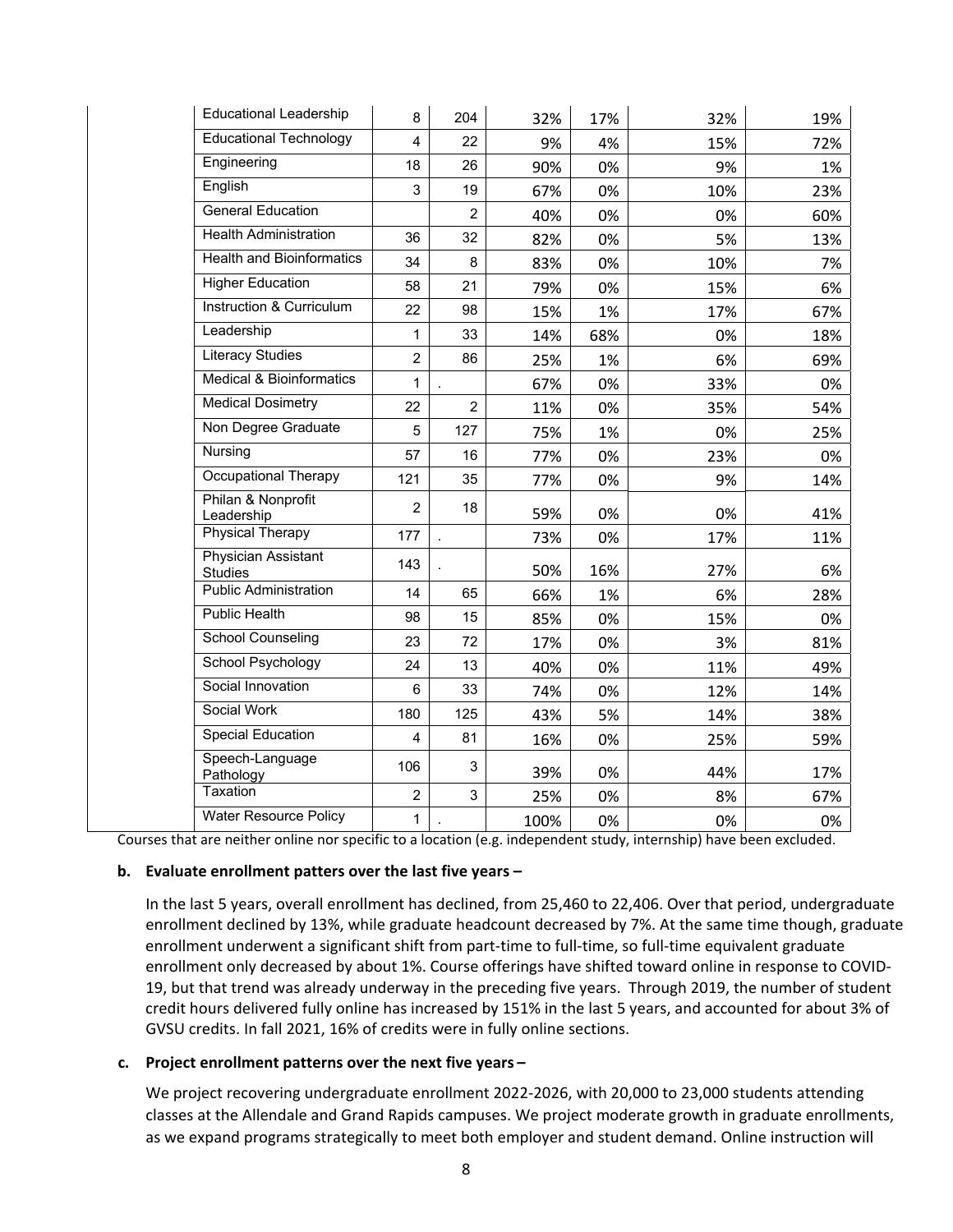continue to expand as one way to address students' demands for curricular flexibility.

# **d. Provide instructionalstaff/student and administrative staff/student ratiosfor major academic programs or college –**

|                                                  | <b>FTE Faculty</b><br>per FTE<br>Student | FTE Other<br>Staff per FTE<br>Student |
|--------------------------------------------------|------------------------------------------|---------------------------------------|
| College of Education and Community<br>Innovation | 0.05                                     | 0.03                                  |
| College of Health Professions                    | 0.06                                     | 0.02                                  |
| College of Liberal Arts & Sciences               | 0.06                                     | 0.01                                  |
| Brooks College of Interdisciplinary Studies      | 0.04                                     | 0.04                                  |
| Kirkhof College of Nursing                       | 0.09                                     | 0.06                                  |
| Padnos College of Engineering & Computing        | 0.09                                     | 0.03                                  |
| Seidman College of Business                      | 0.04                                     | 0.03                                  |

#### **Fall 2021 Staffing Ratios by College**

# **e. Project future staffing need based on five‐year enrollment estimate and future programming changes ‐**

Staffing will need to keep pace with enrollment. This will include strategic hiring in select new academic areas as new programs are created in areas of strong demand.

**f. Identify current average class size and projected average class size based on institution's mission and planned programming changes –**

The average size of a GVSU class is 24 students. This is not projected to change in the next five years.

#### **IV. Facility Assessment**

#### **a. Summary description of each facility –**

| <b>Building</b><br>Count | <b>Building Name</b>  | Type             | <b>Type</b> | <b>Type</b> | Type          | Year Completed           |
|--------------------------|-----------------------|------------------|-------------|-------------|---------------|--------------------------|
| 1                        | Lake Michigan<br>Hall | Classroom<br>90% |             |             | Office<br>10% | 1963; Addition-<br>1996  |
| $\mathcal{P}$            | Lake Superior<br>Hall | Classroom<br>90% |             |             | Office<br>10% | 1963                     |
| 3                        | Seidman House         | Library 100%     |             |             |               | 1964; Addition -<br>2001 |
| 4                        | Lake Huron Hall       | Classroom<br>50% |             |             | Office<br>50% | 1964; Addition-<br>2020  |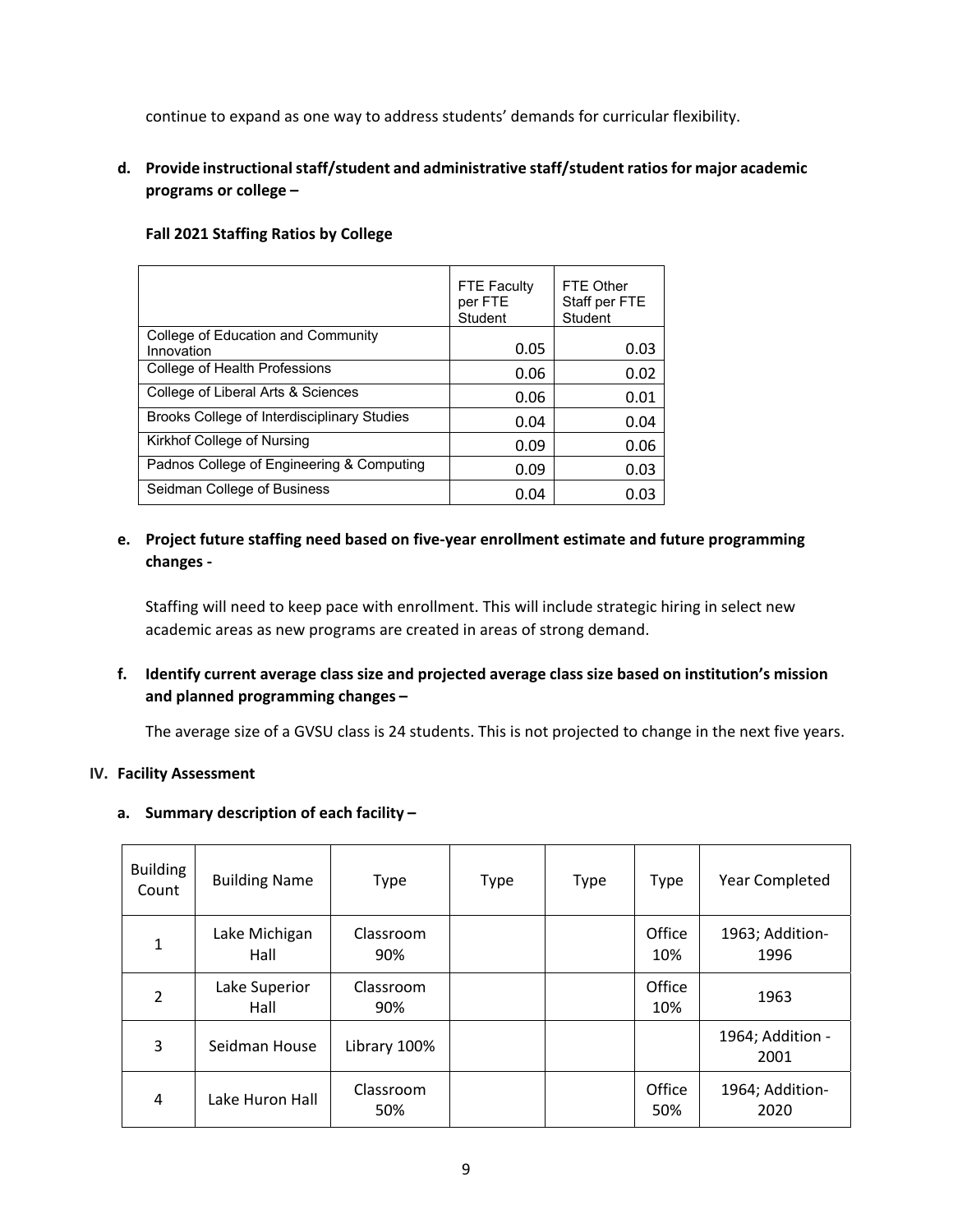| 5              | <b>Copeland Living</b><br>Center            | Dormitory<br>100%         |                   |               | 1966; Addition -<br>2001                                   |
|----------------|---------------------------------------------|---------------------------|-------------------|---------------|------------------------------------------------------------|
| 6              | <b>Central Utilities</b><br><b>Building</b> | Service 100%              |                   |               | 1966                                                       |
| $\overline{7}$ | The Commons                                 | <b>Dining Hall</b><br>90% |                   | Office<br>10% | 1967; Addition-<br>1995                                    |
| 8              | Robinson Living<br>Center                   | Dormitory<br>100%         |                   |               | 1967; Addition -<br>2000                                   |
| 9              | <b>Mackinac Hall</b>                        | Classroom<br>50%          |                   | Office<br>50% | 1967; Additions-<br>1998, 2002, 2008                       |
| 10             | <b>Manitou Hall</b>                         | Classroom<br>50%          |                   | Office<br>50% | 1968                                                       |
| 11             | Fieldhouse &<br><b>Rec Center</b>           | Gymnasium<br>50%          |                   | Office<br>50% | 1968; Additions -<br>1982, 1995, 2002,<br>2016, 2017       |
| 12             | James H.<br>Zumberge Hall                   | Administrative<br>100%    |                   |               | 1969; Addition-<br>2014                                    |
| 13             | Performing Arts<br>Center                   | Classroom<br>80%          | Auditorium<br>10% | Office<br>10% | 1971; Additions -<br>1976, 1997, 1998,<br>2001, 2016, 2017 |
| 14             | <b>Kistler Living</b><br>Center             | Dormitory<br>100%         |                   |               | 1971; Additions-<br>2001, 1972                             |
| 15             | <b>Boat House</b>                           | Warehouse<br>100%         |                   |               | 1972                                                       |
| 16             | Kirkhof Center                              | <b>Dining Hall</b><br>20% | Service<br>65%    | Office<br>15% | 1973; Additions-<br>2002, 2008                             |
| 17             | <b>Service Building</b>                     | Service 50%               |                   | Office<br>50% | 1973; Additions-<br>1985, 1986, 2001,<br>2017, 2018        |
| 18             | <b>Grounds Shed</b><br>near SER             | Service 100%              |                   |               | 2012                                                       |
| 19             | Ravine Center                               | Dormitory<br>100%         |                   |               | 1973                                                       |
| 20             | <b>TV Transmitter</b><br><b>Building</b>    | Service 100%              |                   |               | 1973; Additions-<br>2003                                   |
| 21             | Au Sable Hall                               | Classroom<br>90%          |                   | Office<br>10% | 1976; Additions-<br>1990, 1993, 2014                       |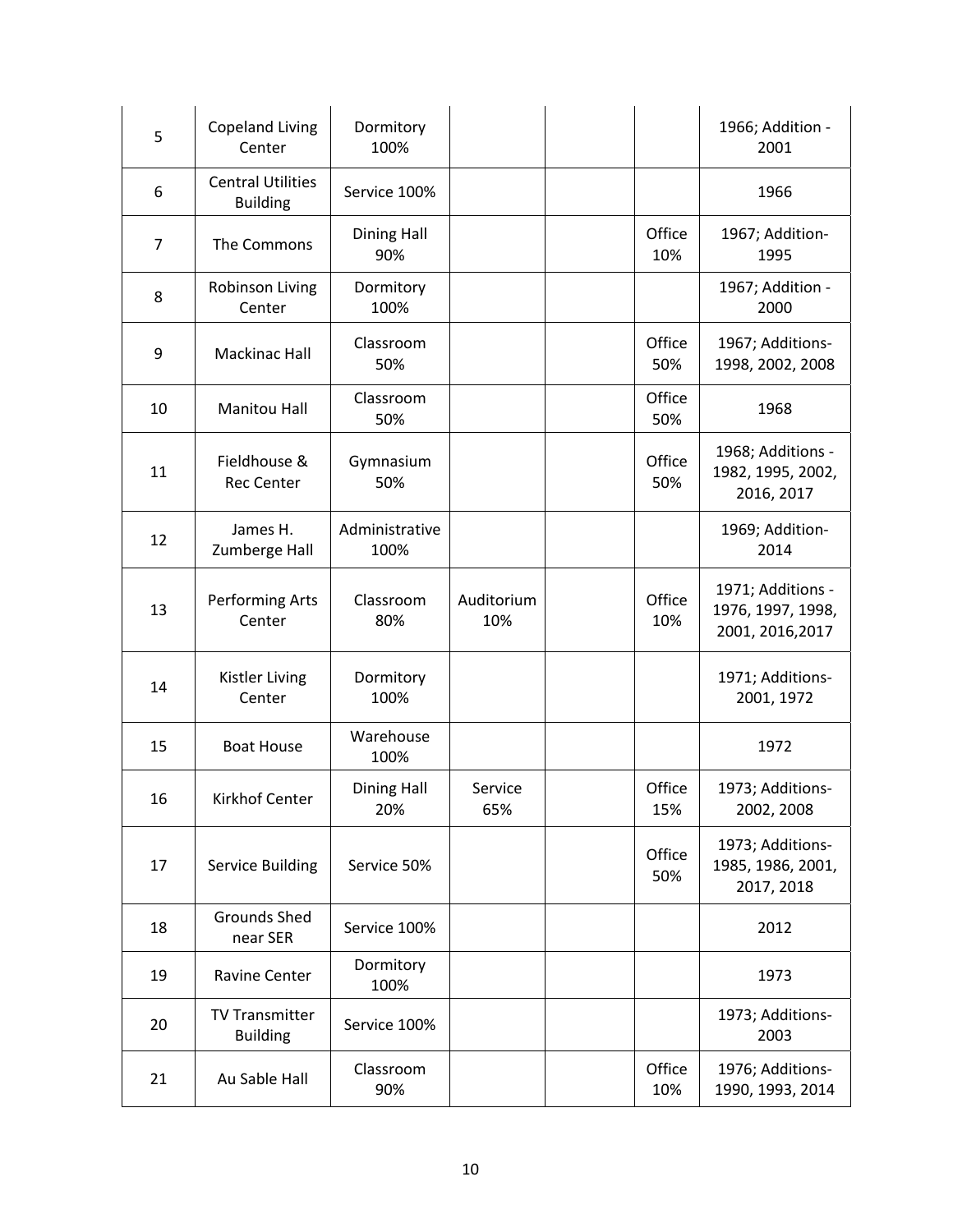| 22 | <b>Calder Art</b><br>Center                                     | Classroom<br>90%   |                |                 | Office<br>10% | 1997; Additions-<br>1977, 1990, 1996,<br>2004 |
|----|-----------------------------------------------------------------|--------------------|----------------|-----------------|---------------|-----------------------------------------------|
| 23 | <b>Football Center</b>                                          | Gymnasium<br>100%  |                |                 |               | 1979; Additions-<br>1998, 2019                |
| 24 | Football<br>Pressbox                                            | Service 100%       |                |                 |               | 1979; Additions-<br>2000, 2017                |
| 25 | Maple Living<br>Center                                          | Dormitory<br>100%  |                |                 |               | 1987                                          |
| 26 | Oak Living<br>Center                                            | Dormitory<br>100%  |                |                 |               | 1987                                          |
| 27 | Pine Living<br>Center                                           | Dormitory<br>100%  |                |                 |               | 1987                                          |
| 28 | DeVos Living<br>Center                                          | Dormitory<br>100%  |                |                 |               | 1989                                          |
| 29 | Pew Living<br>Center                                            | Dormitory<br>100%  |                |                 |               | 1989                                          |
| 30 | <b>Pickard Living</b><br>Center                                 | Dormitory<br>100%  |                |                 |               | 1989                                          |
| 31 | Kleiner<br>Commons                                              | 70% Dining         |                | 30%<br>Office   |               | 1989; Additions-<br>2000, 2014                |
| 32 | Instructional<br>Technology                                     | Service 100%       |                |                 |               | 1990                                          |
| 33 | Cook-DeWitt<br>Center                                           | Auditorium<br>100% |                |                 |               | 1991                                          |
| 34 | Meadows Pump<br>House - Hole 3                                  | Service 100%       |                |                 |               | 1992                                          |
| 35 | <b>Meadows</b><br>Maintenance<br><b>Building</b>                | Service 100%       |                |                 |               | 1993                                          |
| 36 | <b>Meadows</b><br>Learning Center                               | Classroom<br>100%  |                |                 |               | 1993; Additions-<br>2014                      |
| 37 | <b>Meadows Club</b><br>House                                    | Dining 50%         | Service<br>45% | Classroom<br>5% |               | 1993; Addition-<br>2008                       |
| 38 | Cook Carillon<br>Tower                                          | Service 100%       |                |                 |               | 1994                                          |
| 39 | Arend and<br>Nancy Lubbers<br><b>Student Services</b><br>Center | Service 50%        |                |                 | Office<br>50% | 1995; Addition-<br>2018                       |
| 40 | Henry Hall                                                      | Classroom<br>50%   |                |                 | Office<br>50% | 1995                                          |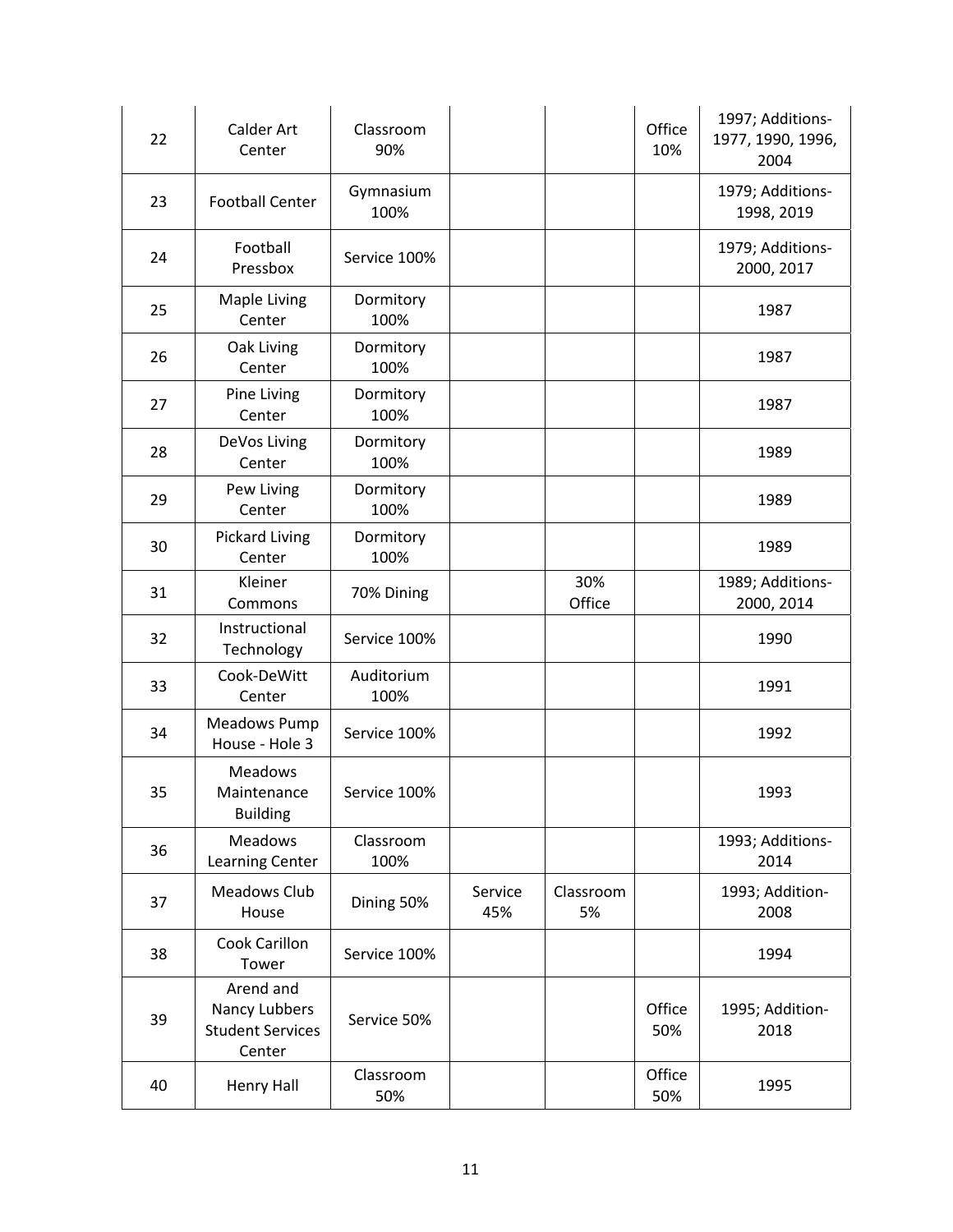| 41 | Padnos Hall of<br>Science                             | Classroom<br>30%  | Laboratory<br>20% | Office<br>50% | 1995                                                      |
|----|-------------------------------------------------------|-------------------|-------------------|---------------|-----------------------------------------------------------|
| 42 | Children's<br>Enrichment<br>Center                    | Service 100%      |                   |               | 1995                                                      |
| 43 | Swanson living<br>Center                              | Dormitory<br>100% |                   |               | 1997                                                      |
| 44 | Seidman Living<br>Center                              | Dormitory<br>100% |                   |               | 1997                                                      |
| 45 | Laker Village<br>Apartments                           | Dormitory<br>100% |                   |               | 1997; Additions-<br>1998-PH 2A, 1999-<br>PH <sub>2B</sub> |
| 46 | LVA-<br>Community<br><b>Building (North)</b>          | Dormitory<br>100% |                   |               | 1997                                                      |
| 47 | LVA-<br>Community<br><b>Building (South)</b>          | Dormitory<br>100% |                   |               | 1999                                                      |
| 48 | Kirkpatrick Living<br>Center                          | Dormitory<br>100% |                   |               | 1998                                                      |
| 49 | <b>Stafford Living</b><br>Center                      | Dormitory<br>100% |                   |               | 1998                                                      |
| 50 | Calder<br>Residence                                   | Dormitory<br>100% |                   |               | 1999                                                      |
| 51 | <b>Baseball Scoring</b><br>Box                        | Service 100%      |                   |               | 1998                                                      |
| 52 | <b>Baseball Locker</b><br>Room Building               | Service 100%      |                   |               | 1998                                                      |
| 53 | Alumni House                                          | Service 100%      |                   |               | 2000                                                      |
| 54 | <b>Grand Valley</b><br>Apartments                     | Dormitory<br>100% |                   |               | 2000                                                      |
| 55 | Frey Living<br>Center                                 | Dormitory<br>100% |                   |               | 2001                                                      |
| 56 | <b>Hills Living</b><br>Center                         | Dormitory<br>100% |                   |               | 2001                                                      |
| 57 | North C Living<br>Center                              | Dormitory<br>100% |                   |               | 2001                                                      |
| 58 | Multi-Purpose<br>Facility (Odie<br>Building)          | Service 100%      |                   |               | 2002                                                      |
| 59 | <b>Athletics Shed</b><br>near Odie<br><b>Building</b> | Service 100%      |                   |               | 2019                                                      |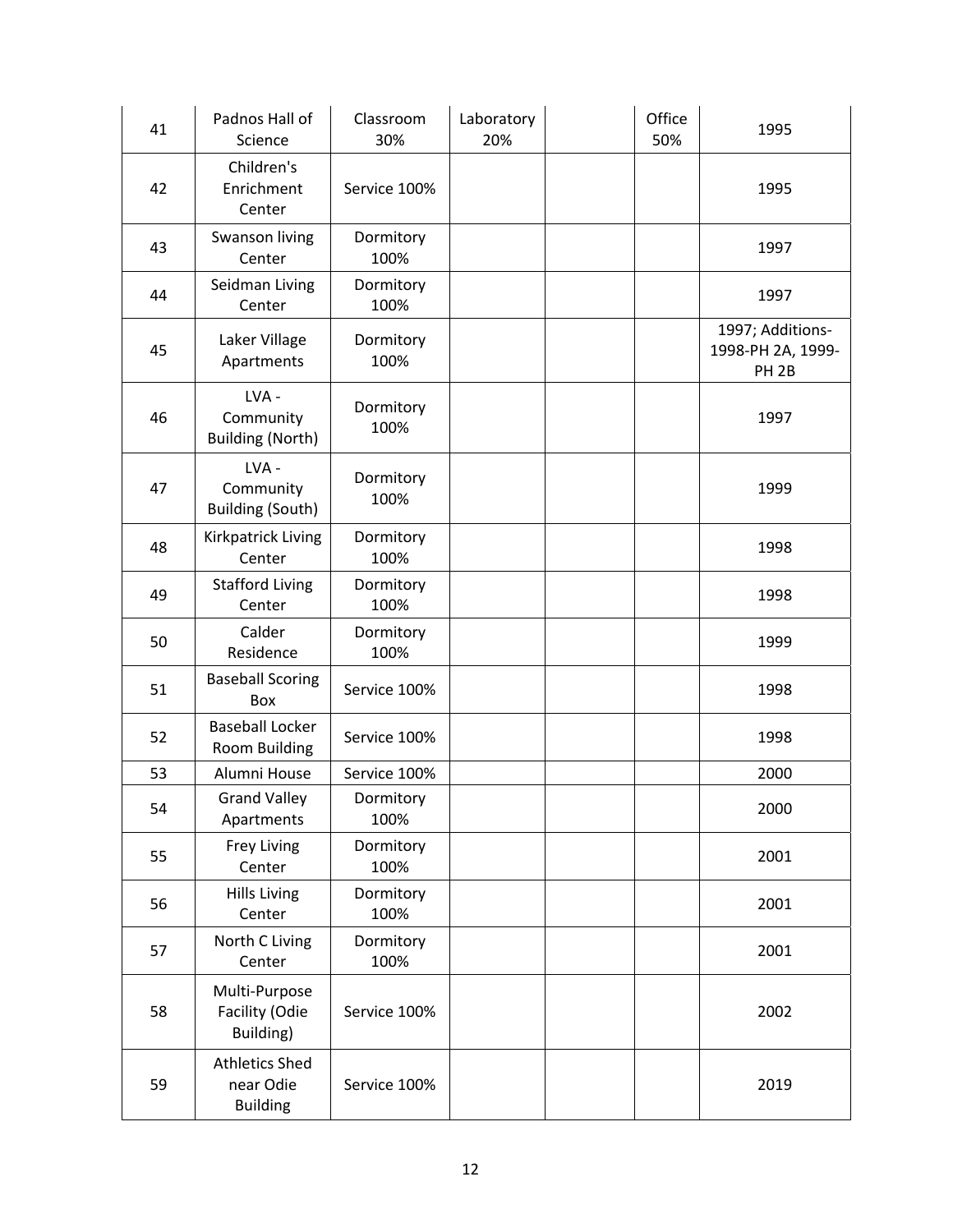| 60 | Ella Koeze-Weed<br>Living Center                  | Dormitory<br>100% |  |               | 2002            |
|----|---------------------------------------------------|-------------------|--|---------------|-----------------|
| 61 | Icie Macy<br><b>Hoobler Living</b><br>Center      | Dormitory<br>100% |  |               | 2002            |
| 62 | Paul A. Johnson<br>Living Center                  | Dormitory<br>100% |  |               | 2002            |
| 63 | Arnold C. Ott<br>Living Center                    | Dormitory<br>100% |  |               | 2002            |
| 64 | Murray Living<br>Center                           | Dormitory<br>100% |  |               | 2004            |
| 65 | VanSteeland<br>Living Center                      | Dormitory<br>100% |  |               | 2004            |
| 66 | South Utilities<br><b>Building</b>                | Service 100%      |  |               | 2004            |
| 67 | South Entry<br>Ticket Office -<br>Lubbers Stadium | Service 100%      |  |               | 2004            |
| 68 | <b>GVSU Campus</b><br><b>Health Center</b>        | Hospital 100%     |  |               | 2004            |
|    | <b>Art Gallery</b>                                |                   |  |               | 2004; Addition- |
| 69 | <b>Support Building</b>                           | Service 100%      |  |               | 2010            |
| 70 | Lake Ontario<br>Hall                              | Classroom<br>50%  |  | Office<br>50% | 2005            |
| 71 | <b>Soccer Pressbox</b>                            | Service 100%      |  |               | 2005            |
| 72 | Maintenance<br>Pump House                         | Service 100%      |  |               | 2004            |
| 73 | Meadows Pump<br>House - Between<br>Holes 6 and 7  | Service 100%      |  |               | 2004            |
| 74 | Softball<br>Pressbox                              | Service 100%      |  |               | 2007            |
| 76 | Garage - Luce<br>Ave.                             | Service 100%      |  |               | 2008            |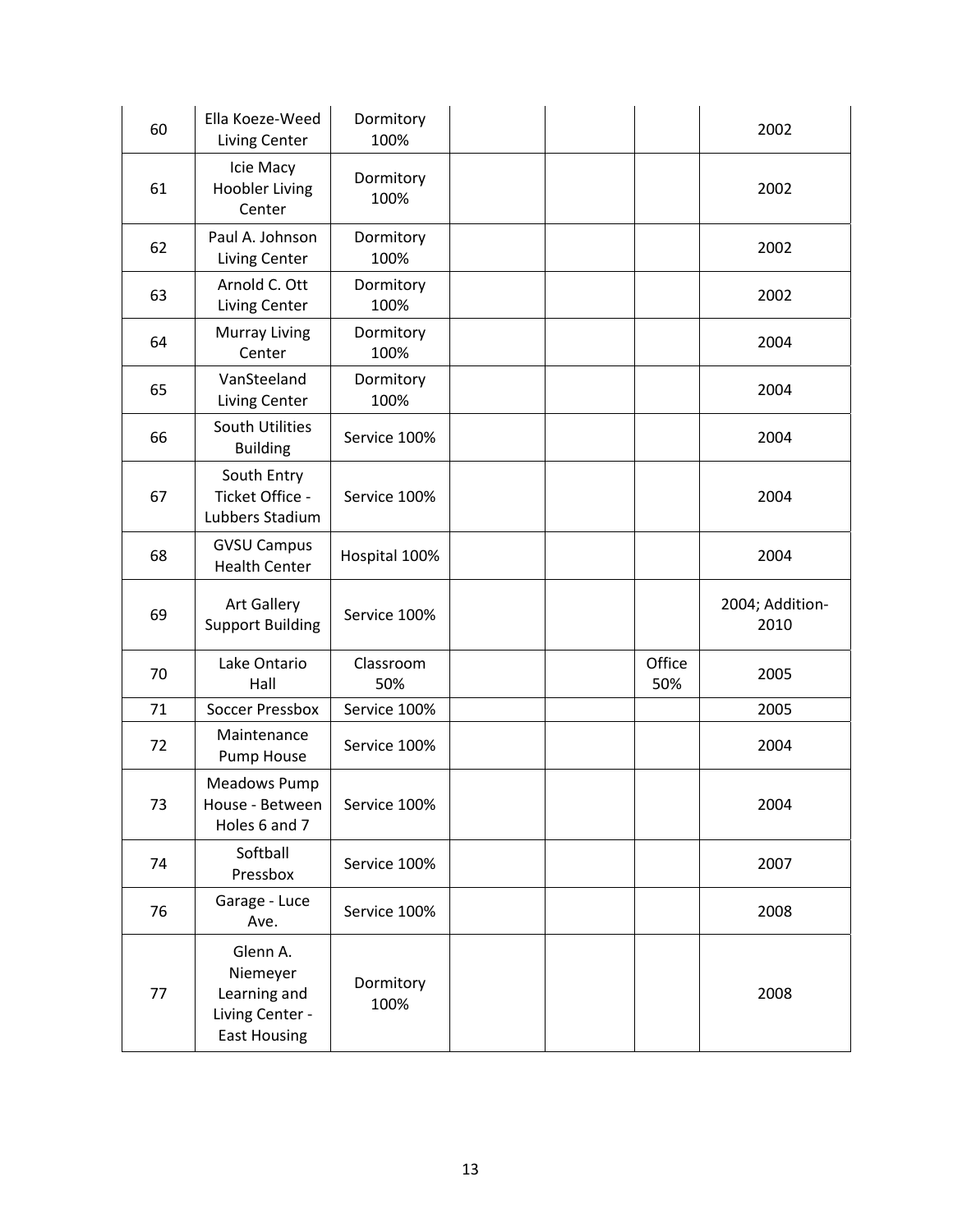| 78 | Glenn A.<br>Niemeyer<br>Learning and<br>Living Center -<br><b>West Housing</b>                  | Dormitory<br>100%         |                  |               | 2008 |
|----|-------------------------------------------------------------------------------------------------|---------------------------|------------------|---------------|------|
| 79 | Glenn A.<br>Niemeyer<br>Learning and<br>Living Center -<br><b>Honors College</b>                | Classroom<br>90%          |                  | Office<br>10% | 2008 |
| 80 | <b>Kelly Family</b><br><b>Sports Center</b>                                                     | Gymnasium<br>100%         |                  |               | 2008 |
| 81 | Fillmore Storage<br><b>Building</b>                                                             | Warehouse<br>100%         |                  |               | 2009 |
| 82 | Grounds Storage<br>Garage near<br>GVA and South<br>Apartments                                   | Warehouse<br>100%         |                  |               | 2010 |
| 83 | South<br>Apartments C                                                                           | Dormitory<br>100%         |                  |               | 2010 |
| 84 | South<br>Apartments D                                                                           | Dormitory<br>100%         |                  |               | 2010 |
| 85 | South<br><b>Apartments E</b>                                                                    | Dormitory<br>100%         |                  |               | 2010 |
| 86 | South Campus<br><b>Storage Building</b>                                                         | Warehouse<br>100%         |                  |               | 2010 |
| 87 | The Blue<br>Connection                                                                          | <b>Dining Hall</b><br>90% | Classroom<br>10% |               | 2010 |
| 88 | South<br>Concessions -<br>Lubbers Stadium                                                       | Service 100%              |                  |               | 2011 |
| 89 | <b>GVSU Student</b><br>Rec. Fields -<br><b>Building A -</b><br><b>Track Scoring</b><br>Facility | Service 100%              |                  |               | 2011 |
| 90 | <b>GVSU Student</b><br>Rec. Fields -<br>Building B -<br><b>Support Facility</b>                 | Service 100%              |                  |               | 2011 |
| 91 | <b>GVSU Student</b><br>Rec. Fields -<br>Building C -<br><b>Support Facility</b>                 | Service 100%              |                  |               | 2011 |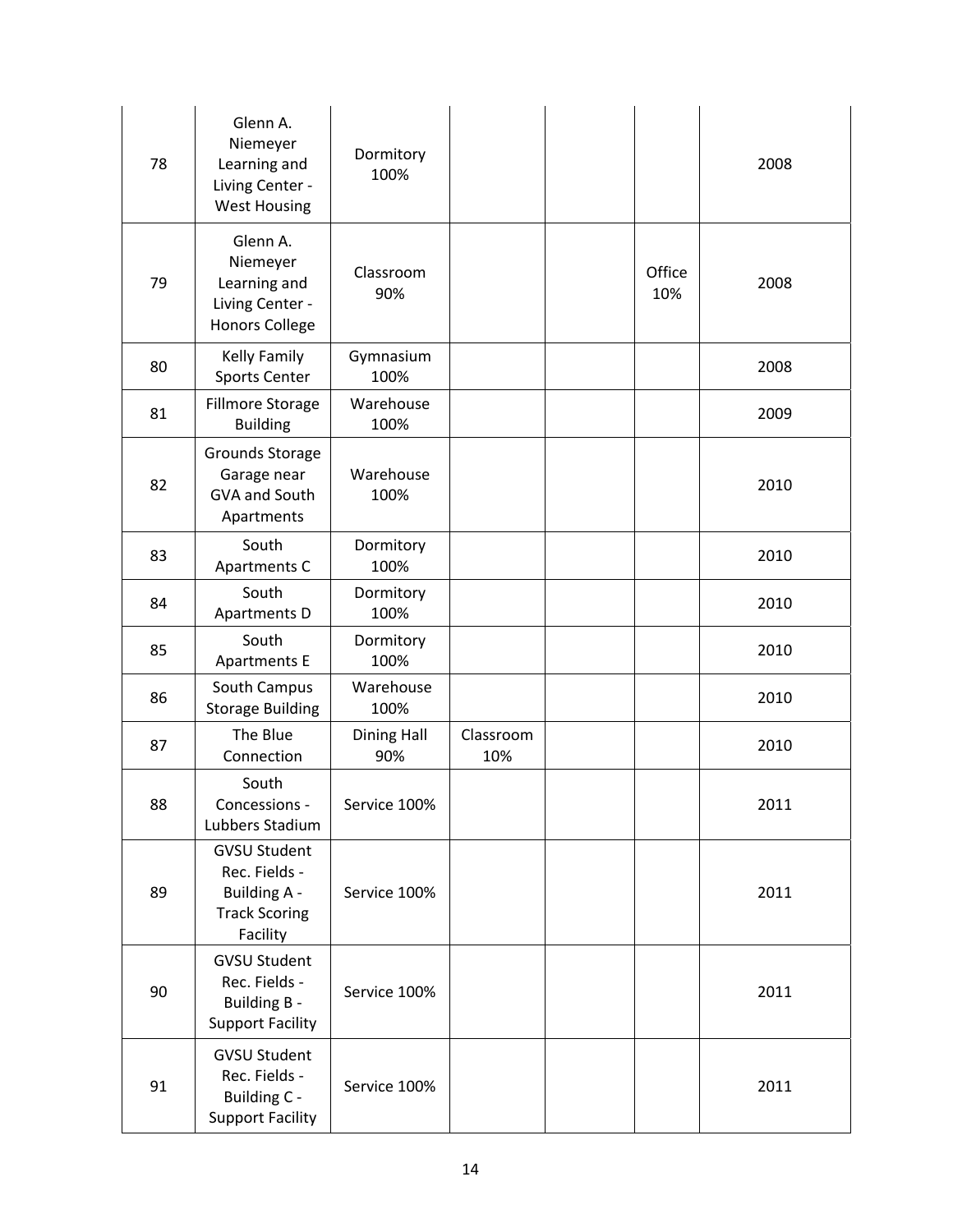| 92  | <b>GVSU Student</b><br>Rec. Fields -<br><b>Building D -</b><br><b>Rugby Support</b><br>Facility | Service 100%      |                   |               | 2011                    |
|-----|-------------------------------------------------------------------------------------------------|-------------------|-------------------|---------------|-------------------------|
| 93  | Mary Idema Pew<br>Library                                                                       | Library 100%      |                   |               | 2013                    |
| 94  | The Lubbers<br><b>Stadium Ticket</b><br>Booth - North<br>Entrance                               | Service 100%      |                   |               | 2014                    |
| 95  | The Marketplace                                                                                 | Service 90%       |                   | Office<br>10% | 2015                    |
| 96  | P. Douglas<br>Kindschi Hall of<br>Science                                                       | Classroom<br>20%  | Laboratory<br>50% | Office<br>30% | 2015                    |
| 97  | Holton-Hooker<br>Learning and<br>Living Center                                                  | Classroom<br>11%  | Dormitory<br>85%  | Office<br>4%  | 2016                    |
| 98  | <b>Tennis Court</b><br><b>Storage Building</b>                                                  | Service 100%      |                   |               | 2018                    |
| 99  | TV-35/52<br>Control Building/<br>Kalamazoo                                                      | Service 100%      |                   |               | 1985                    |
| 100 | WGVU - AM<br>Caledonia                                                                          | Service 100%      |                   |               |                         |
| 101 | WGVU - FM<br>Coopersville                                                                       | Service 100%      |                   |               |                         |
| 102 | WGVU - AM<br>Muskegon                                                                           | Service 100%      |                   |               |                         |
| 103 | Meijer Campus<br>(Holland)                                                                      | Classroom<br>90%  |                   | Office<br>10% | 1998                    |
| 104 | Lake Michigan<br>Center                                                                         | Classroom<br>10%  | Laboratory<br>10% | Office<br>80% | 2001                    |
| 105 | GVSU<br>Transmitter<br>Building/<br>Kalamazoo                                                   | Service 100%      |                   |               | 2003                    |
| 106 | Muskegon<br>Innovation Hub                                                                      | Service 90%       |                   | Office<br>10% | 2004; Addition-<br>2013 |
| 107 | <b>AWRI Boat</b><br><b>Storage Building</b><br>(Muskegon)                                       | Warehouse<br>100% |                   |               | 2008                    |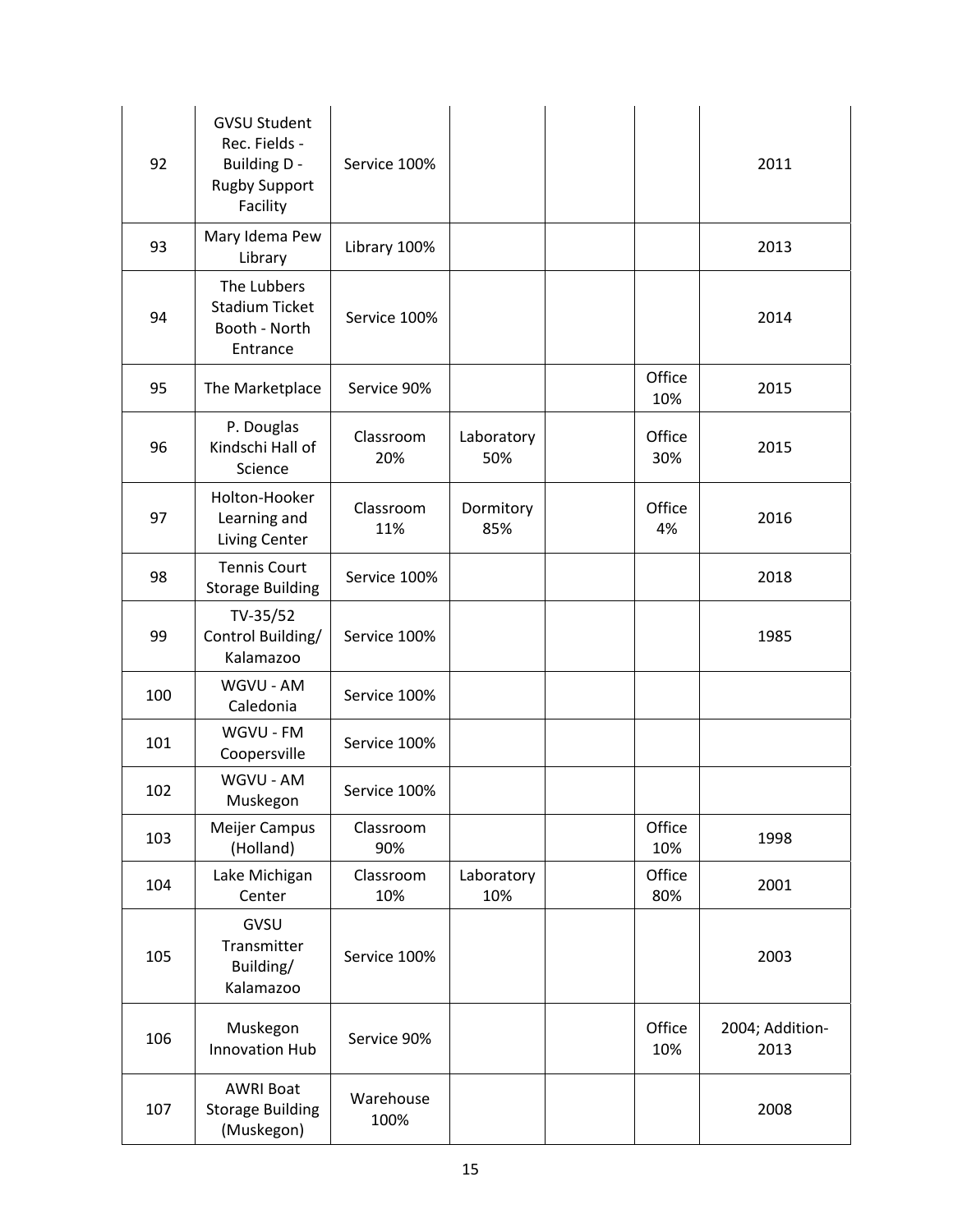| 108 | <b>Detroit Center</b><br>(Detroit)                                             | Classroom<br>90%   |                  |               | Office<br>10% | 2012                    |
|-----|--------------------------------------------------------------------------------|--------------------|------------------|---------------|---------------|-------------------------|
| 109 | Robert B. Annis<br><b>Field Station</b><br>(Muskegon)                          | Laboratory<br>90%  | Classroom<br>5%  |               | Office<br>5%  | 2013                    |
| 110 | Michillinda Road<br>Antenna Tower,<br>Fruitland<br>Township                    | Service 100%       |                  |               |               | 2016                    |
| 111 | Standale Plaza                                                                 | Service 100%       |                  |               |               | 2017                    |
| 112 | <b>Eberhard Center</b>                                                         | Classroom<br>90%   |                  |               |               | 1988                    |
| 113 | The Depot                                                                      | Office 100%        |                  |               |               | 1994                    |
| 114 | Richard M.<br>DeVos Center                                                     | Classroom<br>75%   | Auditorium<br>1% | Library<br>9% | Office<br>15% | 2000; Addition-<br>2008 |
| 115 | Secchia Hall                                                                   | Dormitory<br>100%  |                  |               |               | 2000                    |
| 116 | Keller<br><b>Engineering Lab</b>                                               | Engineering<br>90% |                  |               | Office<br>10% | 2000                    |
| 117 | Steelcase<br><b>Building</b>                                                   | Service 75%        |                  |               | Office<br>25% | 2002                    |
| 118 | Cook-DeVos<br>Center for<br><b>Health Sciences</b>                             | Science 70%        |                  | Library<br>2% | Office<br>28% | 2003                    |
| 119 | <b>Winter Hall</b>                                                             | Dormitory<br>100%  |                  |               |               | 2003                    |
| 120 | <b>Seward Parking</b><br>Lot Ramp                                              | Garage 100%        |                  |               |               | 2004                    |
| 121 | Kennedy Hall of<br>Engineering                                                 | Engineering<br>80% |                  |               | Office<br>20% | 2007                    |
| 122 | 609 Watson                                                                     | Warehouse<br>50%   |                  |               | Office<br>50% | 2008                    |
| 123 | L. William<br>Seidman Center                                                   | Classroom<br>50%   | Classroom<br>50% |               | Office<br>45% | 2013                    |
| 124 | <b>Bicycle Factory</b><br>Condominium<br>Unit 2, Unit 3<br>and Common<br>Space | Office 100%        |                  |               |               | 2010                    |
| 125 | Innovation<br>Design Center                                                    | Classroom<br>50%   |                  |               | Office<br>50% | 2017                    |
| 126 | Raleigh J.<br>Finkelstein Hall                                                 | Laboratory<br>51%  | Classroom<br>16% |               | Office<br>33% | 2018                    |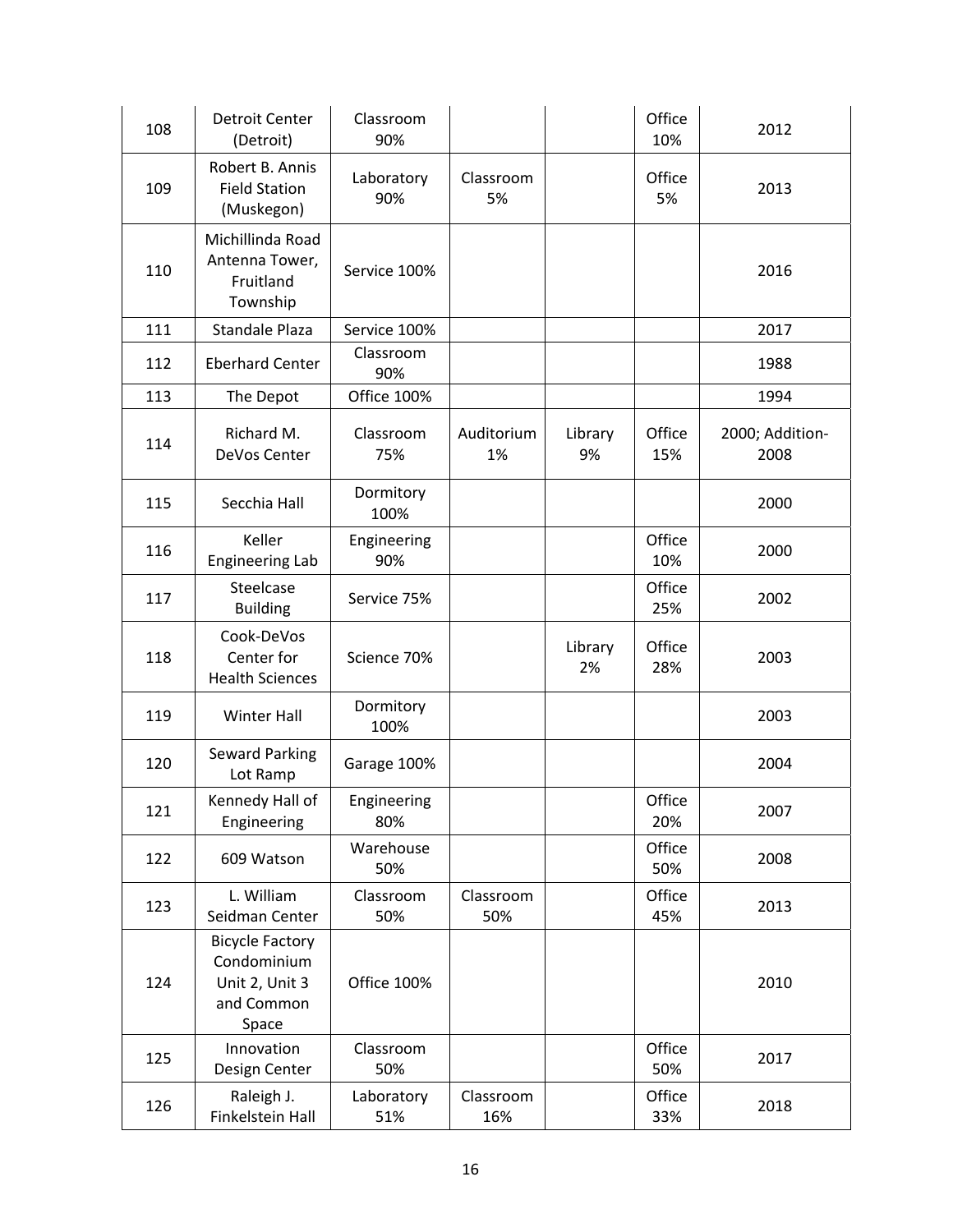| 127 | Daniel and<br>Pamella DeVos<br>Center for<br>Interprofessional<br>Health | Laboratory<br>50% | Classroom<br>20% | Office<br>20% | Library<br>10% | 2021 |
|-----|--------------------------------------------------------------------------|-------------------|------------------|---------------|----------------|------|
| 128 | 335 Michigan<br><b>Shared Parking</b><br>Ramp                            | Garage 100%       |                  |               |                | 2021 |

#### **b. Building and/or classroom utilization rates –**

Utilization of campus space is still somewhat reduced during 2021. Fall 2021 utilization is described as follows, with more typical values from 2019 in parentheses. General-purpose classrooms were used at 57% of capacity during peak hours (67%), 25% during off‐peak (51%), 30% during evening hours (41%) and 2% during weekends (1%). Laboratory utilization was 44% during peak hours (59%), 19% during off‐peak (39%), 19% in the evening (20%), and 1% during weekends (1%).

# **c. Mandated facility standards for specific programs, where applicable (i.e. federal/industry standards for laboratory, animal, or agricultural research facilities, hospitals, use of industrial machinery, etc.)**

A small species facility is operated in the Padnos Hall of Science and the P. Douglas Kindschi Hall of Science located on the Allendale campus. These facilities conform to regulations issued by the U.S. Department of Agriculture.

A water species facility is operated at the Water Resources institute (Muskegon, Michigan) research site. This facility conforms to regulations issued by the U.S. Department of Agriculture.

# **d. Functionality of existing structures and space allocation to program areas served.**

All existing structures meet the functionality of the programs, which operate within the buildings. These facilities meet applicable codes and standards, which may be in place for each facility.

Crowding exists in facilities used by computing information systems curriculums.

Integrated technology and flexible furniture upgrades are needed in classroom spaces to improve functionality, facilitate active student engagement and collaborative learning.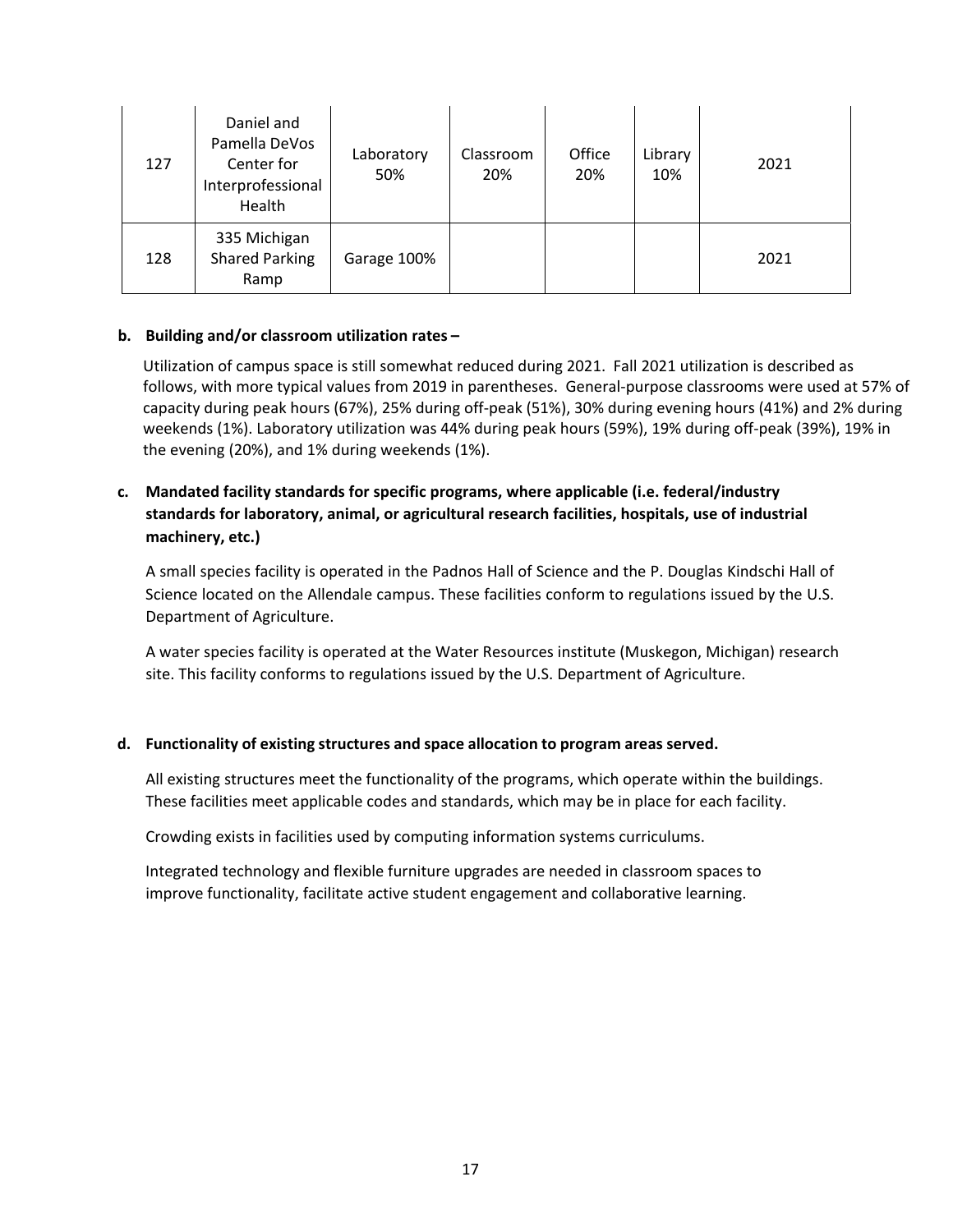# **e. Replacement value of existing facilities –**

| <b>Building</b><br>Count | <b>Building</b><br><b>Name</b>                                      | 2021-2022<br><b>Building</b><br><b>Values</b> | 2021-2022<br><b>Contents</b> | 2021-2022<br><b>Fine Arts</b> | 2021-2022<br>Library | 2021-2022<br><b>Total Values</b> |
|--------------------------|---------------------------------------------------------------------|-----------------------------------------------|------------------------------|-------------------------------|----------------------|----------------------------------|
| 1                        | Lake Michigan<br>Hall                                               | \$6,537,844                                   | \$1,273,419                  | \$26,231                      | \$0                  | \$7,837,495                      |
| $\overline{2}$           | Lake Superior<br>Hall                                               | \$6,527,370                                   | \$436,199                    | \$28,079                      | \$0                  | \$6,991,658                      |
| 3                        | Seidman<br>House                                                    | \$1,800,000                                   | \$254,683                    | \$22,000                      | \$5,000,000          | \$7,076,683                      |
| 4                        | Lake Huron<br>Hall                                                  | \$10,036,449                                  | \$1,500,000                  | \$38,954                      | \$0                  | \$11,575,403                     |
| 5                        | Copeland<br>Living Center                                           | \$5,659,218                                   | \$30,253                     | \$0                           | \$0                  | \$5,689,471                      |
| 6                        | Central<br><b>Utilities</b><br><b>Building</b>                      | \$8,745,849                                   | \$5,851,674                  | \$4,560                       | \$0                  | \$14,602,083                     |
| $\overline{7}$           | The Commons                                                         | \$8,967,016                                   | \$618,665                    | \$15,484                      | \$0                  | \$9,601,165                      |
| 8                        | Robinson<br>Living Center                                           | \$6,950,886                                   | \$20,965                     | \$1,000                       | \$0                  | \$6,972,851                      |
| 9                        | <b>Mackinac Hall</b>                                                | \$17,416,190                                  | \$5,000,000                  | \$200,560                     | \$0                  | \$22,616,750                     |
| 10                       | <b>Manitou Hall</b>                                                 | \$6,657,085                                   | \$3,514,922                  | \$3,000                       | \$0                  | \$10,175,007                     |
| 11                       | Fieldhouse,<br>Arena, Pool &<br>Recreation<br>Center                | \$56,098,189                                  | \$6,244,881                  | \$36,965                      | \$0                  | \$62,380,035                     |
| 12                       | James H.<br>Zumberge Hall                                           | \$27,204,476                                  | \$2,705,108                  | \$645,172                     | \$0                  | \$30,554,755                     |
| 13                       | Thomas J. and<br>Marcia J. Haas<br>Center for<br>Performing<br>Arts | \$28,159,946                                  | \$1,340,300                  | \$400,125                     | \$0                  | \$32,900,371                     |
| 14                       | Grace<br>OlKistler<br>Living Center                                 | \$8,854,604                                   | \$32,083                     | \$2,000                       | \$0                  | \$8,888,687                      |
| 15                       | <b>Boat House</b>                                                   | \$181,199                                     | \$35,741                     | \$0                           | \$0                  | \$216,940                        |
| 16                       | Kirkhof Center                                                      | \$18,428,963                                  | \$446,050                    | \$146,307                     | \$0                  | \$19,021,320                     |
| 17                       | Service<br><b>Building</b>                                          | \$4,431,638                                   | \$1,034,215                  | \$58,120                      | \$0                  | \$5,523,973                      |
| 19                       | Ravine Center                                                       | \$421,296                                     | \$7,387                      | \$0                           | \$0                  | \$428,684                        |
| 20                       | TV<br>Transmitter<br><b>Building</b>                                | \$357,210                                     | \$2,338,208                  | \$0                           | \$0                  | \$2,695,418                      |
| 21                       | Au Sable Hall                                                       | \$10,754,460                                  | \$863,373                    | \$143,379                     | \$0                  | \$11,761,212                     |
| 22                       | Calder Art<br>Center                                                | \$14,636,304                                  | \$539,072                    | \$33,098                      | \$0                  | \$16,208,473                     |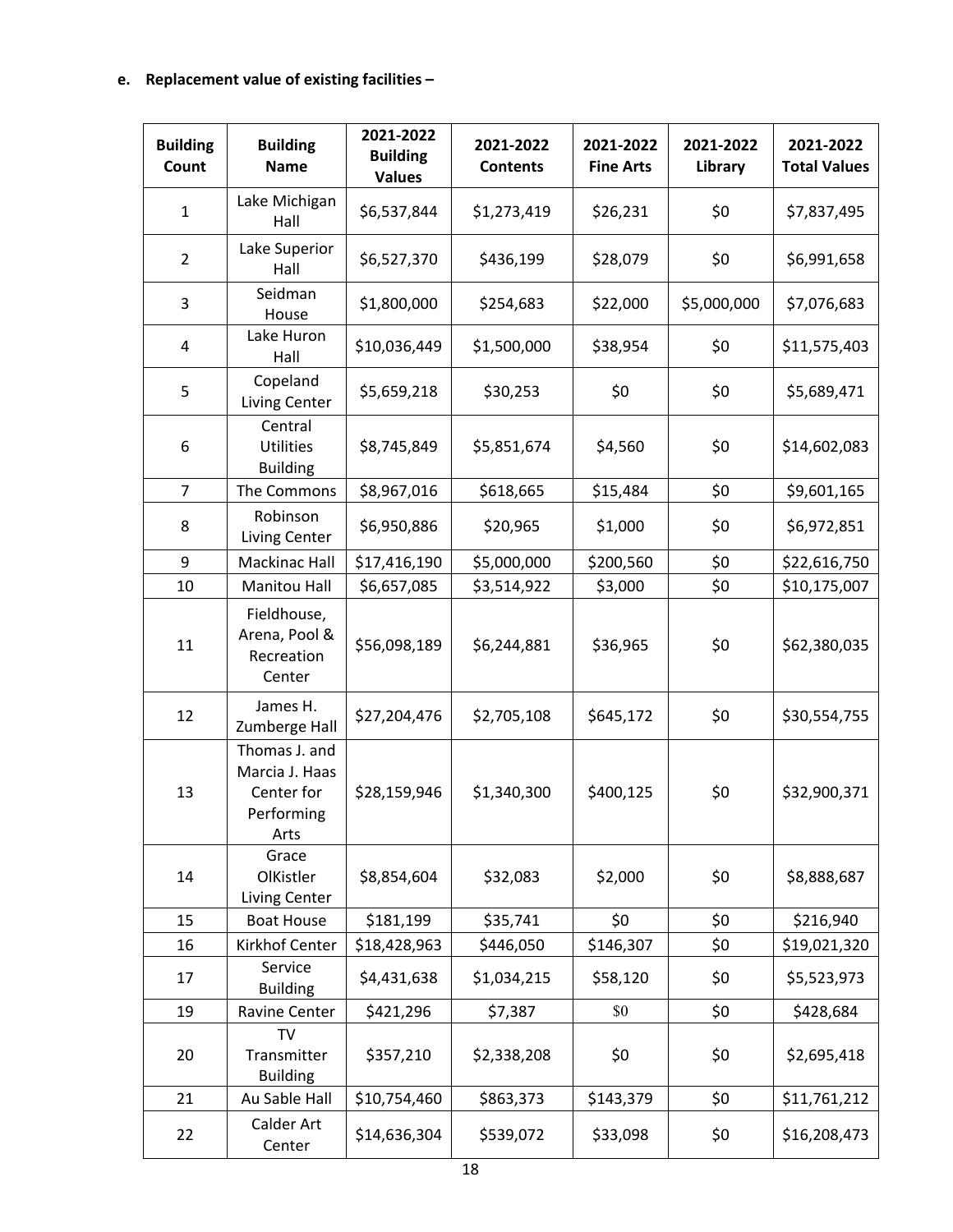| 23            | Jamie Hosford<br>Football<br>Center                                      | \$6,221,897  | \$4,008,669  | \$0       | \$0 | \$10,230,566 |
|---------------|--------------------------------------------------------------------------|--------------|--------------|-----------|-----|--------------|
| 24            | Football<br>Pressbox                                                     | \$2,124,436  | \$0          | \$0       | \$0 | \$2,124,436  |
| 25            | Maple Living<br>Center                                                   | \$1,277,060  | \$110,739    | \$0       | \$0 | \$1,387,799  |
| 26            | Oak Living<br>Center                                                     | \$1,277,060  | \$110,739    | \$3,500   | \$0 | \$1,391,299  |
| 27            | Pine Living<br>Center                                                    | \$1,277,060  | \$110,739    | \$1,000   | \$0 | \$1,388,799  |
| 28            | DeVos Living<br>Center                                                   | \$2,065,032  | \$218,099    | \$0       | \$0 | \$2,283,132  |
| 29            | Robert C. Pew<br>Living Center                                           | \$2,065,032  | \$218,099    | \$0       | \$0 | \$2,283,132  |
| 30            | Willliam F.<br><b>Pickard Living</b><br>Center                           | \$2,065,032  | \$218,099    | \$1,250   | \$0 | \$2,284,382  |
| 31            | Robert Kleiner<br>Commons                                                | \$8,199,957  | \$1,593,675  | \$7,330   | \$0 | \$9,800,962  |
| 33            | Cook-DeWitt<br>Center                                                    | \$2,308,647  | \$478,413    | \$17,530  | \$0 | \$2,804,590  |
| 37            | <b>Meadows</b><br>Club House                                             | \$2,672,484  | \$471,117    | \$800     | \$0 | \$3,144,402  |
| 38            | Cook Carillon<br>Tower                                                   | \$614,317    | \$365,164    | \$2,000   | \$0 | \$981,481    |
| 39; 40;<br>41 | Padnos, Henry<br>Hall & Student<br>Services<br>Complex                   | \$68,900,825 | \$12,709,974 | \$113,803 | \$0 | \$75,703,111 |
| 42            | Children's<br>Enrichment<br>Center                                       | \$516,243    | \$20,287     | \$3,900   | \$0 | \$540,429    |
| 43            | Maxine M.<br>Swanson<br>living Center                                    | \$2,545,903  | \$128,731    | \$4,065   | \$0 | \$2,678,700  |
| 44            | Seidman<br>Living Center                                                 | \$2,545,903  | \$128,731    | \$9,530   | \$0 | \$2,684,165  |
| 45            | Laker Village<br>Apartments                                              | \$25,840,779 | \$386,194    | \$2,750   | \$0 | \$26,229,723 |
| 46            | Laker Village<br>Apartments -<br>Community<br><b>Building</b><br>(North) | \$419,709    | \$47,506     | \$1,375   | \$0 | \$468,590    |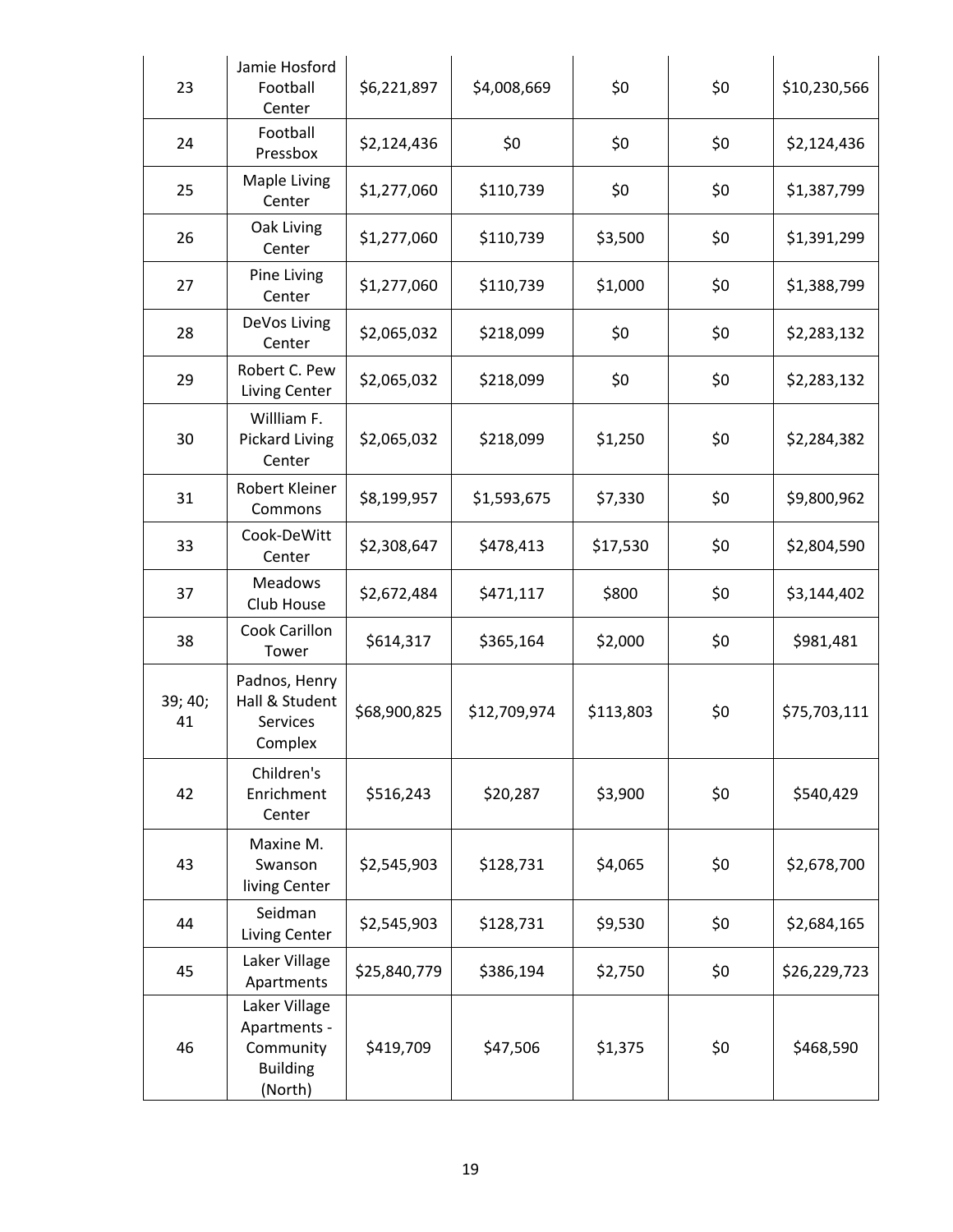| 47     | Laker Village<br>Apartments -<br>Community<br><b>Building</b><br>(South) | \$419,709    | \$47,506    | \$1,375   | \$0 | \$468,590    |
|--------|--------------------------------------------------------------------------|--------------|-------------|-----------|-----|--------------|
| 48     | William A.<br>Kirkpatrick<br>Living Center                               | \$3,840,418  | \$339,522   | \$634     | \$0 | \$4,180,574  |
| 49     | Dale Stafford<br>Living Center                                           | \$3,840,418  | \$339,522   | \$1,000   | \$0 | \$4,180,940  |
| 50     | Alexander<br>Calder<br>Residence                                         | \$2,091,872  | \$105,560   | \$800     | \$0 | \$2,198,232  |
| 51     | Baseball<br><b>Scoring Box</b>                                           | \$72,325     | \$6,065     | \$0       | \$0 | \$78,389     |
| 52     | Baseball<br>Locker Room<br><b>Building</b>                               | \$72,325     | \$6,065     | \$0       | \$0 | \$78,389     |
| 53     | Alumni House<br>and Visitor<br>Center                                    | \$2,188,871  | \$475,020   | \$35,389  | \$0 | \$2,699,280  |
| 54     | <b>Grand Valley</b><br>Apartments                                        | \$12,889,770 | \$1,110,319 | \$8,800   | \$0 | \$14,008,889 |
| 55     | Edward J. Frey<br>Living Center                                          | \$2,166,275  | \$275,851   | \$2,500   | \$0 | \$2,444,625  |
| 56     | Arthur C. Hills<br>Living Center                                         | \$2,437,059  | \$275,851   | \$680     | \$0 | \$2,713,590  |
| 57     | North C Living<br>Center                                                 | \$5,253,486  | \$594,641   | \$400     | \$0 | \$5,848,527  |
| 60; 61 | Weed &<br><b>Hoobler Living</b><br>Centers                               | \$8,813,872  | \$998,407   | \$3,588   | \$0 | \$9,815,867  |
| 62; 63 | Johnson & Ott<br>Living Center                                           | \$8,135,881  | \$920,902   | \$5,312   | \$0 | \$9,062,095  |
| 64; 65 | Murray & Van<br>Steeland<br>Living Center                                | \$26,055,661 | \$3,973,978 | \$9,318   | \$0 | \$30,038,957 |
| 66     | South Utilities<br><b>Building</b>                                       | \$887,220    | \$1,500,000 | \$0       | \$0 | \$2,387,220  |
| 68     | Metro Health<br><b>GVSU Campus</b><br>Center                             | \$253,938    | \$21,820    | \$5,000   | \$0 | \$280,758    |
| 69     | <b>Art Gallery</b><br>Support<br><b>Building</b>                         | \$426,893    | \$34,229    | \$50,000  | \$0 | \$511,122    |
| 70     | Lake Ontario<br>Hall                                                     | \$11,653,107 | \$1,035,961 | \$124,258 | \$0 | \$12,813,326 |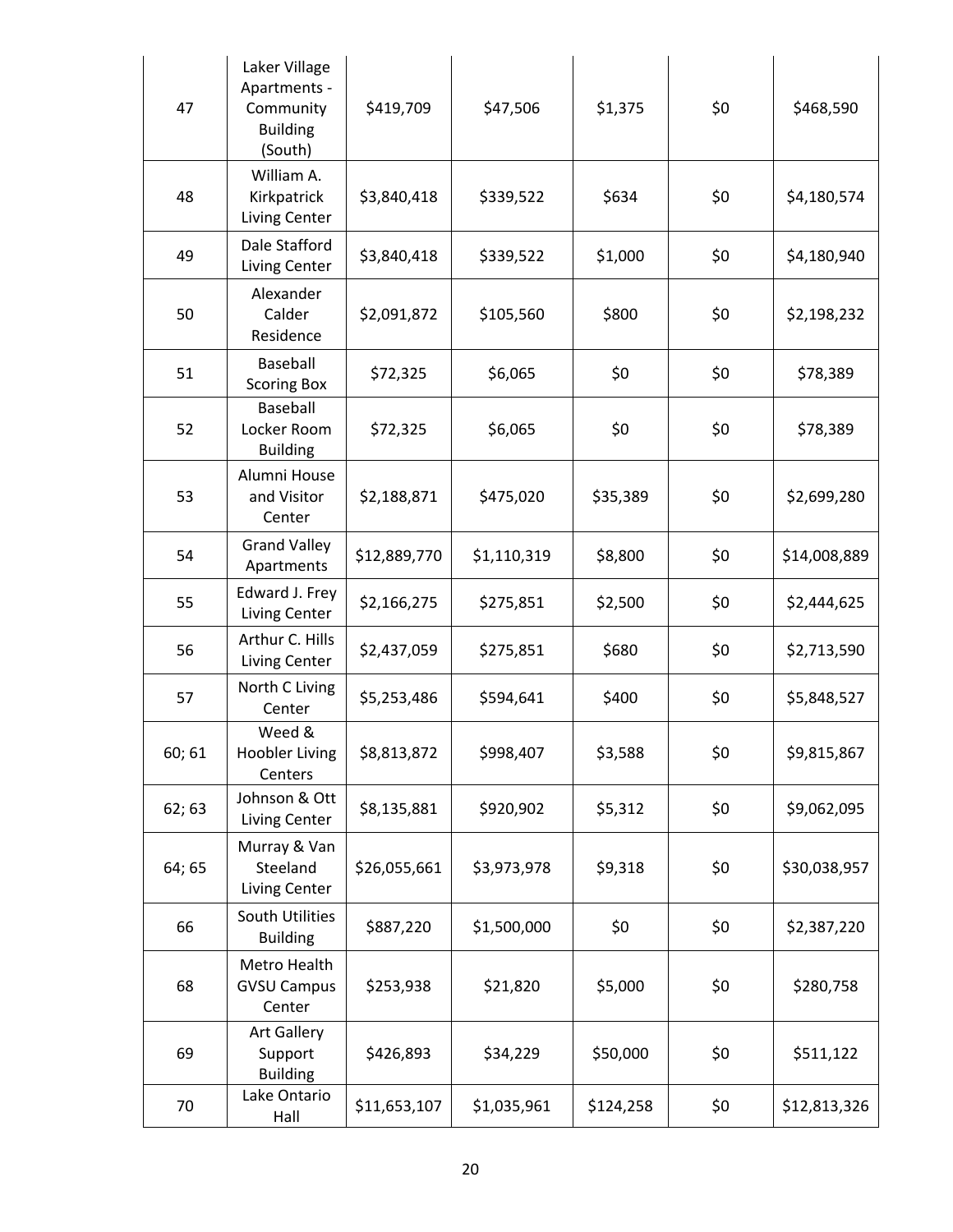| 74                | Softball<br>Pressbox                                                               | \$72,325     | \$6,065      | \$0       | \$0          | \$78,389     |
|-------------------|------------------------------------------------------------------------------------|--------------|--------------|-----------|--------------|--------------|
| 76                | Garage - Luce<br>Ave.                                                              | \$146,851    | \$22,820     | \$0       | \$0          | \$169,671    |
| 77; 78;<br>79     | Glenn A.<br>Niemeyer<br><b>Honors Hall</b><br>and Living<br>Centers East &<br>West | \$27,100,047 | \$3,174,816  | \$144,193 | \$0          | \$30,419,056 |
| 80                | Kelly Family<br><b>Sports Center</b>                                               | \$12,575,208 | \$1,473,207  | \$871     | \$0          | \$14,049,286 |
| 81                | Fillmore<br>Storage<br><b>Building</b>                                             | \$85,379     | \$741,633    | \$0       | \$0          | \$827,012    |
| 83; 84;<br>85     | South Living<br>Center C, D &<br>F                                                 | \$38,275,389 | \$4,233,175  | \$90,000  | \$0          | \$42,598,564 |
| 87                | Blue<br>Connection                                                                 | \$5,410,715  | \$538,572    | \$11,600  | \$0          | \$5,960,886  |
| 89; 90;<br>91; 92 | Multi-Purpose<br>Outdoor Rec<br><b>Facilities</b>                                  | \$1,710,315  | \$12,132     | \$0       | \$0          | \$1,722,447  |
| 93                | Mary Idema<br>Pew Library                                                          | \$45,934,577 | \$5,080,266  | \$884,000 | \$23,899,358 | \$75,798,200 |
| 95                | The<br>Marketplace                                                                 | \$9,391,377  | \$4,000,000  | \$0       | \$0          | \$13,391,377 |
| 96                | P. Douglas<br>Kindschi Hall<br>of Science                                          | \$37,940,000 | \$11,790,000 | \$110,558 | \$0          | \$49,840,558 |
| 97                | Holton-<br>Hooker<br>Learning and<br>Living Center                                 | \$32,777,438 | \$0          | \$25,000  | \$0          | \$34,802,438 |
| 99                | TV-35/52<br>Control<br>Building/<br>Kalamazoo                                      | \$1,493,740  | \$1,630,541  | \$0       | \$0          | \$3,124,281  |
| 101               | WGVU - FM<br>Coopersville                                                          | \$67,500     | \$309,514    | \$0       | \$0          | \$377,014    |
| 102               | WGVU - AM<br>Muskegon                                                              | \$67,500     | \$309,514    | \$0       | \$0          | \$377,014    |
| 103               | Meijer<br>Campus<br>(Holland)                                                      | \$5,619,914  | \$636,119    | \$62,514  | \$0          | \$6,318,547  |
| 106               | Muskegon<br>Innovation<br>Hub                                                      | \$4,615,493  | \$2,474,657  | \$23,958  | \$0          | \$7,114,108  |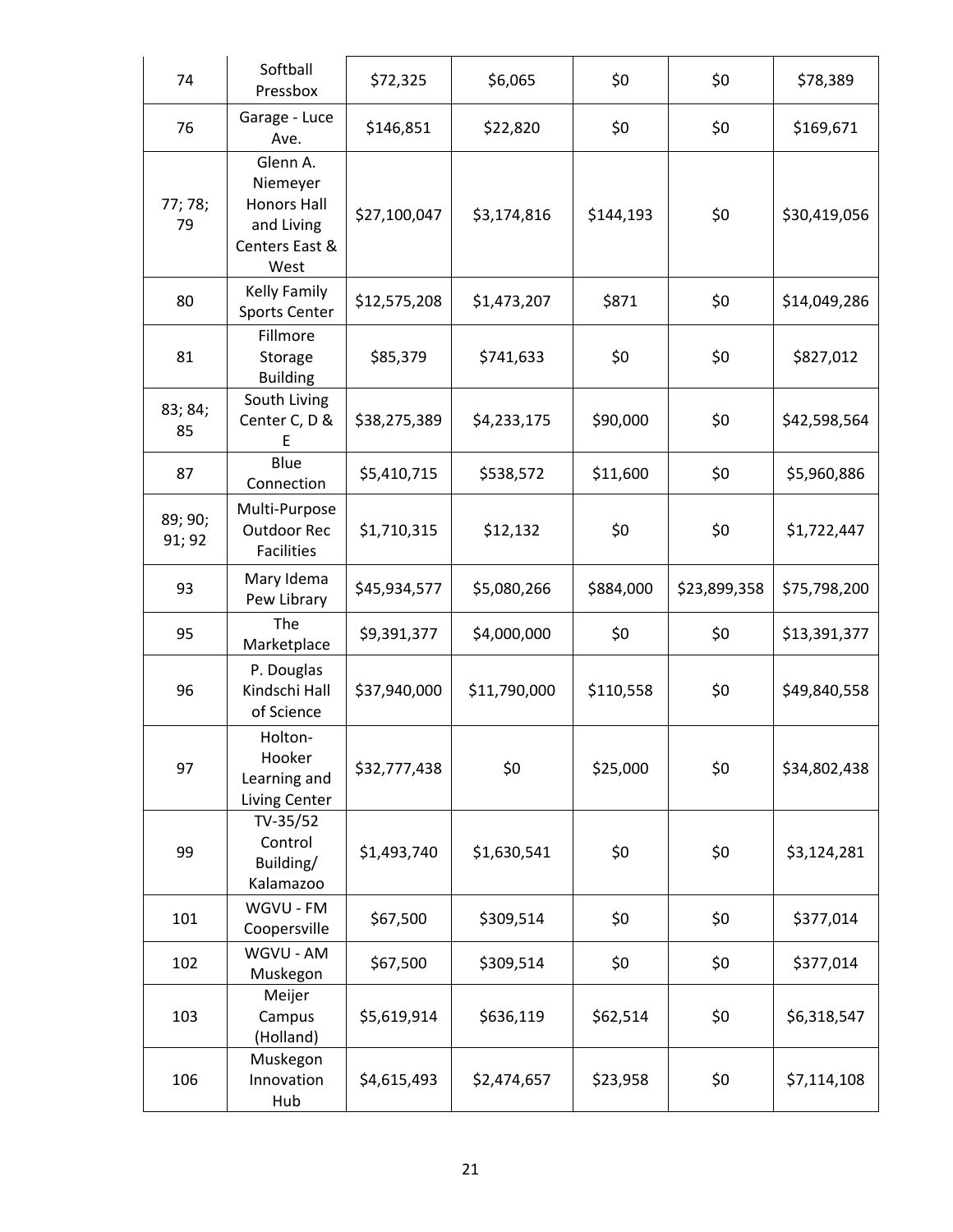| 107 | <b>AWRI Boat</b><br>Storage<br><b>Building</b><br>(Muskegon)               | \$1,720,184  | \$304,275    | \$0         | \$0         | \$2,024,460  |
|-----|----------------------------------------------------------------------------|--------------|--------------|-------------|-------------|--------------|
| 108 | <b>Detroit Center</b><br>(Detroit)                                         | \$10,941,425 | \$1,210,098  | \$115,000   | \$0         | \$12,266,523 |
| 109 | Robert B.<br>Annis Field<br>Station<br>(Muskegon)                          | \$3,832,166  | \$0          | \$2,000     | \$0         | \$5,034,166  |
| 111 | Standale Plaza                                                             | \$849,774    | \$0          | \$0         | \$0         | \$849,774    |
| 112 | Eberhard<br>Center                                                         | \$36,753,970 | \$8,382,062  | \$390,343   | \$0         | \$45,526,375 |
| 113 | The Depot                                                                  | \$322,896    | \$48,523     | \$0         | \$0         | \$371,418    |
| 114 | Richard M.<br>DeVos Center                                                 | \$59,990,421 | \$10,163,186 | \$3,010,000 | \$4,040,740 | \$77,204,347 |
| 115 | Secchia Hall                                                               | \$9,782,918  | \$45,056     | \$0         | \$0         | \$9,827,974  |
| 116 | Keller<br>Engineering<br>Lab                                               | \$46,795,352 | \$1,255,135  | \$0         | \$0         | \$8,051,487  |
| 117 | Steelcase<br><b>Building</b>                                               | \$2,429,451  | \$1,123,180  | \$0         | \$0         | \$3,552,632  |
| 118 | Cook-DeVos<br>Center for<br>Health<br>Sciences                             | \$57,006,180 | \$12,880,470 | \$345,626   | \$509,772   | \$70,042,048 |
| 119 | Winter Hall                                                                | \$12,859,009 | \$720,126    | \$7,655     | \$0         | \$13,586,790 |
| 120 | Seward<br>Parking Lot<br>Ramp                                              | \$20,579,344 | \$121,307    | \$0         | \$0         | \$20,700,651 |
| 121 | Kennedy Hall<br>of Engineering                                             | \$13,552,755 | \$1,959,051  | \$302,687   | \$0         | \$15,814,493 |
| 122 | 609 Watson                                                                 | \$1,138,379  | \$273,834    | \$0         | \$0         | \$1,412,214  |
| 123 | L. William<br>Seidman<br>Center                                            | \$32,286,825 | \$2,853,876  | \$385,000   | \$0         | \$38,011,825 |
| 124 | Bicycle<br>Factory<br>Condominium<br>Unit 2, Unit 3<br>and Common<br>Space | \$5,041,258  | \$713,109    | \$50,772    | \$0         | \$5,805,139  |
| 125 | Innovation<br>Design Center                                                | \$7,966,634  | \$1,570,000  | \$8,000,000 | \$0         | \$19,030,634 |
| 126 | Raleigh J.<br>Finkelstein<br>Hall                                          | \$24,343,001 | \$4,850,000  | \$287,657   | \$0         | \$29,480,658 |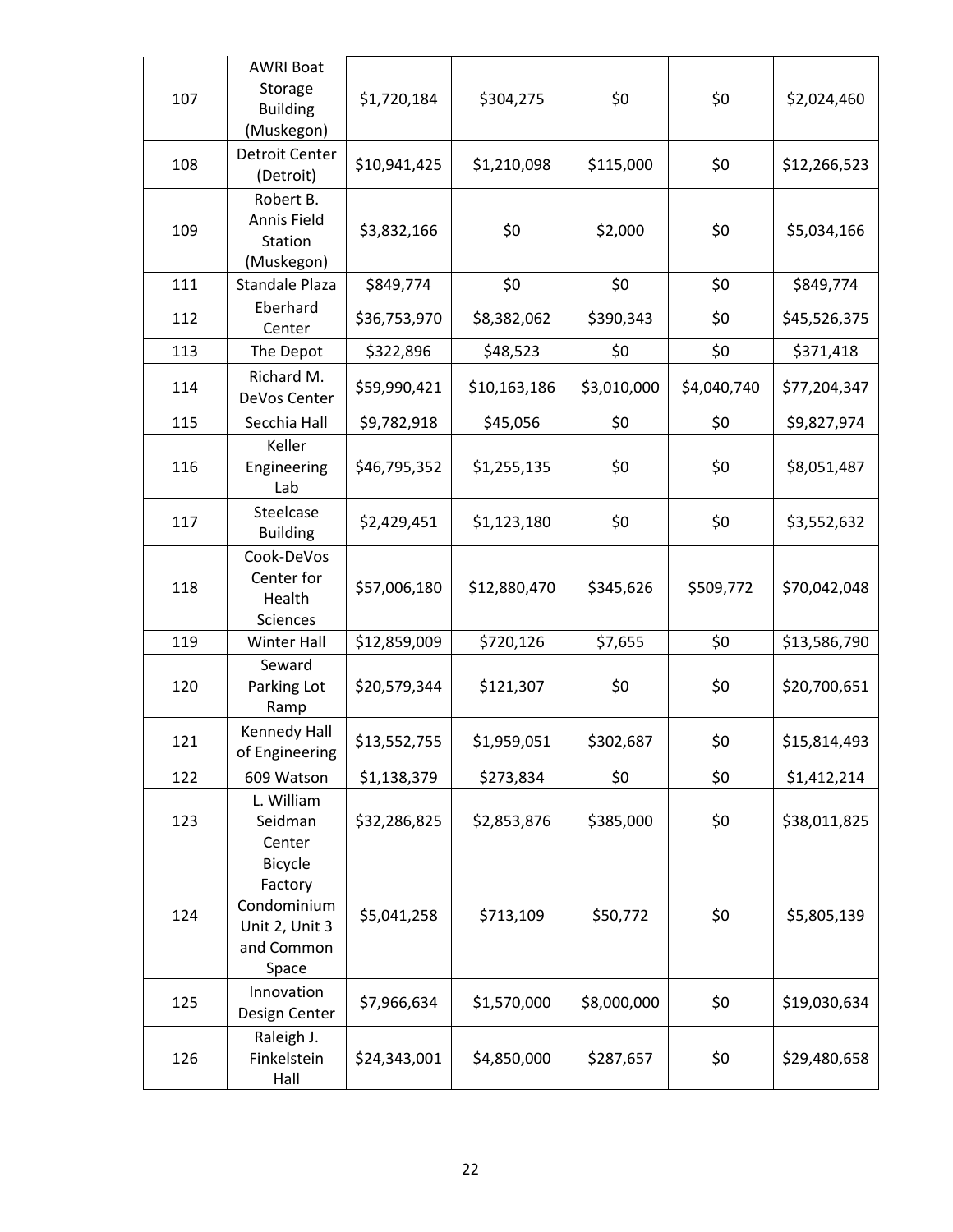| 127 | Daniel and<br>Pamella<br>DeVos Center<br>for<br>Interprofessio<br>nal Health | \$56,430,000 | \$4,500,000 | \$30,000 | \$0 | \$60,960,000 |
|-----|------------------------------------------------------------------------------|--------------|-------------|----------|-----|--------------|
| 128 | 335 Michigan<br>Shared<br>Parking Ramp                                       |              | \$100,000   |          |     | \$100,000    |

# **f. Utility system condition (i.e., heating, ventilation, and air conditioning (HVAC), water and sewage, electrical, etc.) ‐**

To ensure continued reliability of critical infrastructure, GVSU has internal staff and external consultants review the utility distribution systems as an ongoing component of our campus accountability. Age, capacity, future expansions, reliability, bottlenecks, communication and electrical conduit sizes, pressures, and cost estimate are a sampling of what the studies contain. All utility system studies are publicly available for review as it strives to synchronize our capital improvements and transparency initiatives. Where possible, improvements in these systems are coordinated with capital building projects.

The studies indicate a state of good repair and reliability. GVSU continues to invest significant financial and personnel resources to maintain the integrity of the utility systems. The university also utilizes best management practices to ensure long‐term safety and return on investment.

For buildings served 100% by public utilities, we remain in contact with the public utilities to ascertain the conditions and reliability as it relates to University operations.

# **g. Facility infrastructure condition (i.e. roads, bridges, parking structures, lots, etc.) –**

The university completes periodic evaluations for infrastructure conditions including outside consultant inspections and reports. Roads, curbs, sidewalks, bridges, parking lots, and parking structures, etc. are inspected annually by internal personnel and periodically by outside consultants familiar with the infrastructure. Following these inspections, improvements and repairs identified to sustain the integrity of the infrastructure are then funded or scheduled as part of the annual project development. Grand Valley completes annual improvements to each of these infrastructure features.

The university has an annual allocation of funds for sidewalks and other pedestrian path improvements. This funding is periodically adjusted to accommodate the increase in paths to be maintained. Emphasis is placed on paths, which are critical to compliance with the ADA and emergency access.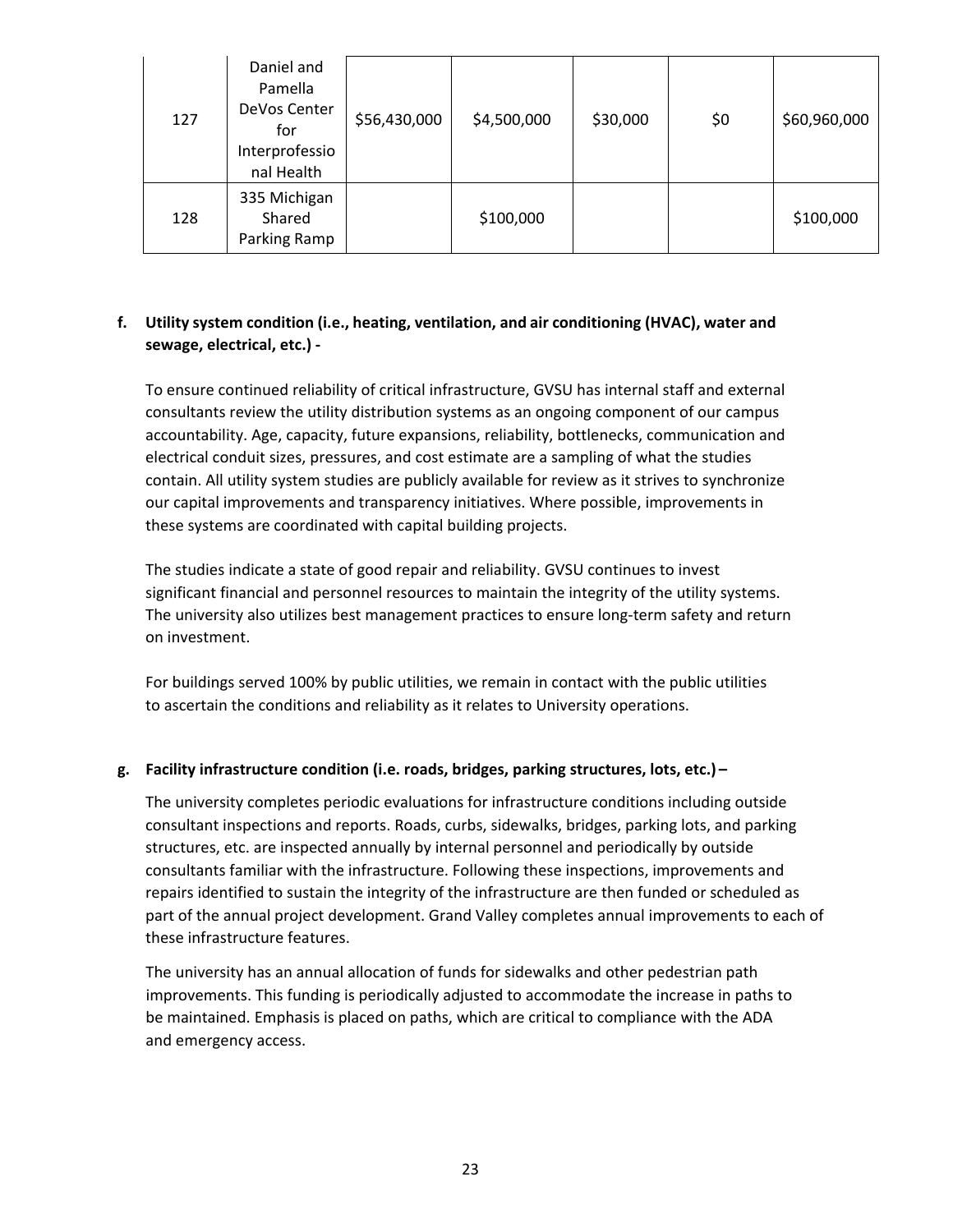### **h. Adequacy of existing utilities and infrastructure systems to current and 5‐year projected programmatic needs –**

For the Allendale campus, consistent with the conditions referenced in section IV (f and g), GVSU has utility and infrastructure systems in place that meet the current and 5‐year projected programmatic needs of the university. This includes both new and repurposed campus infrastructure.

The university has been systematically upgrading the university-owned electrical transmission system on the Allendale campus. The 1960‐70 era cabling has been replaced in phases so that campus operations were not affected. This replacement program is now being expanded to address electrical cabling installed in the 1980's.

Recent upgrades in the cooling systems have increased reliability and efficiency of these systems by replacing 1970 era cooling equipment. These systems have been expanded by the construction of a second cooling plant on the south end of the Allendale campus.

For the Grand Rapids campus and other regional sites, the university is connected entirely to public utilities. There are no reported deficiencies with these systems; however, where different systems were encountered the university has assisted the municipalities in updating the affected utilities.

University owned computing and telecommunication systems are routinely updated to address outmoded equipment and to accommodate new technologies.

# i. Does the institution have an enterprise-wide energy plan? What are its goals? Have energy audits **been completed on all facilities, if not, what is the plan/timetable for completing such audits?**

The university has an enterprise-wide energy plan that considers pricing and purchasing, design standards, conservation measures, preventive maintenance, alternative energy and campus wide involvement. In the past 20 years, Grand Valley State University has implemented over 400 energy‐ saving projects, policies, and procedures resulting in an energy cost avoidance factor of nearly \$2.6 million annually and additionally \$6 million on an aggregated yearly basis. On a square foot basis, we have dropped our utility consumption by the following percentages: -31% for electrical and -34% for natural gas. We have long term electrical and natural gas contracts in place out to 2027 and 2028 respectively with 15% renewable wind power out to 2036. Examples of energy projects include lighting improvements, temperature set points and setbacks, installing energy efficient HVAC equipment, improving building system infrastructures, upgrading energy monitoring and controls, improving building HVAC schedules and energy savings education. The university has also reduced water consumption on a sq. ft. basis by 50%.

Energy audits are conducted on a continuing basis and all applicable utilities are metered. This includes electrical, natural gas, steam, and chilled water. Data is reported automatically via our Building Management System (BMS). Those meters not automatically read are recorded manually. Utility metrics are consistently used to track usage and energy performance of campus buildings.

In addition to our internal energy strategies, the university signed the American College & University Presidents Climate Commitment (ACUPCC). Since its signing in 2007, GVSU continues to track greenhouse gas (GHG) through the ACUPCC and more recently through a software developed specifically for GVSU.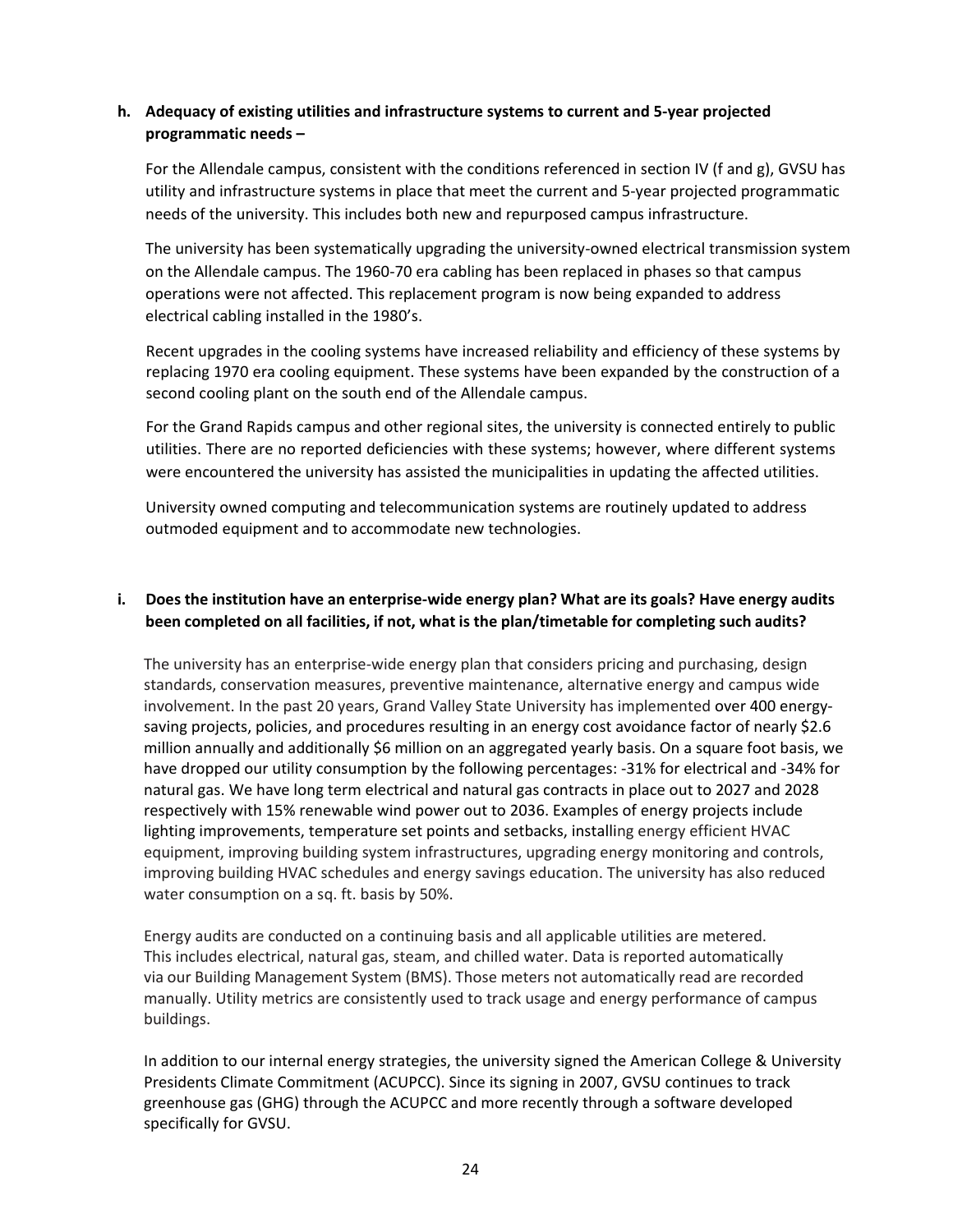We also continue to submit reports to the Association for the Advancement of Sustainability in Higher Education's (AASHE) Sustainability Tracking Assessment and Rating System (STARS). GVSU has held an AASHE STARS gold rating since 2013 and is the highest ranked university in Michigan. The gold status is based on responses that evaluate commitment to environmental improvement, helping to solve climate problems, and making significant efforts to operate sustainably in its academics, engagement, operations, planning, administration, and innovation. Grand Valley State University has also been included on the Sierra Club's "Cool Schools" list for six years in a row. This list recognizes the nation's greenest universities and GVSU is the highest ranking university in the state.

Grand Valley has truly become a nationally recognized leader in sustainability. Twenty‐six (26) of the university's construction projects have received differing levels of LEED<sup>®</sup> certification, with the highest designation of LEED® platinum for the Mary Idema Pew Library Learning and Information Commons.

# **j. Land owned by the institution and include a determination of whether capacity exists for future development, additional acquisitions are needed to meet future demands, or surplus land can be conveyed for a different purpose.**

The Allendale campus consists of 1,457 acres. There is adequate capacity to meet future development needs and opportunities.

The Holland and Muskegon locations are intended to remain as specialized operations and the existing land holds meet projected needs.

Currently, the university owns approximately 64 acres in the City of Grand Rapids. The total includes land for future expansion of the health professions campus. There is also 11 acres of land bordering the cities of Walker and Grand Rapids for parking expansion to serve students traveling between the university's Allendale and Grand Rapids campuses.

|                                                     | Lease |                       |                        |
|-----------------------------------------------------|-------|-----------------------|------------------------|
| (Facility Description)                              | Date. | <b>SBA Bond Issue</b> | <b>Expiration Date</b> |
| Science Lab, Classroom and Office<br>Building (KHS) | 2015  | 2015 Series IR        | 07/31/2050             |
|                                                     |       | 2007 Series I         |                        |
| Padnos College of Engineering (KEN)                 | 2007  | MМ                    | 11/30/2042             |
| School of Business and Graduate                     |       |                       |                        |
| Library (DEV)                                       | 2000  | 2000 Series I         | 11/30/2035             |
| <b>Health and Medical Sciences Lab</b>              |       |                       |                        |
| and Classroom Building (DCIH)                       | 2021  | 2021 Series I         | 06/30/2056             |

# **k. What portions of existing buildings, if any, are currently obligated to the State Building Authority and when these State Building Authority leases are set toexpire.**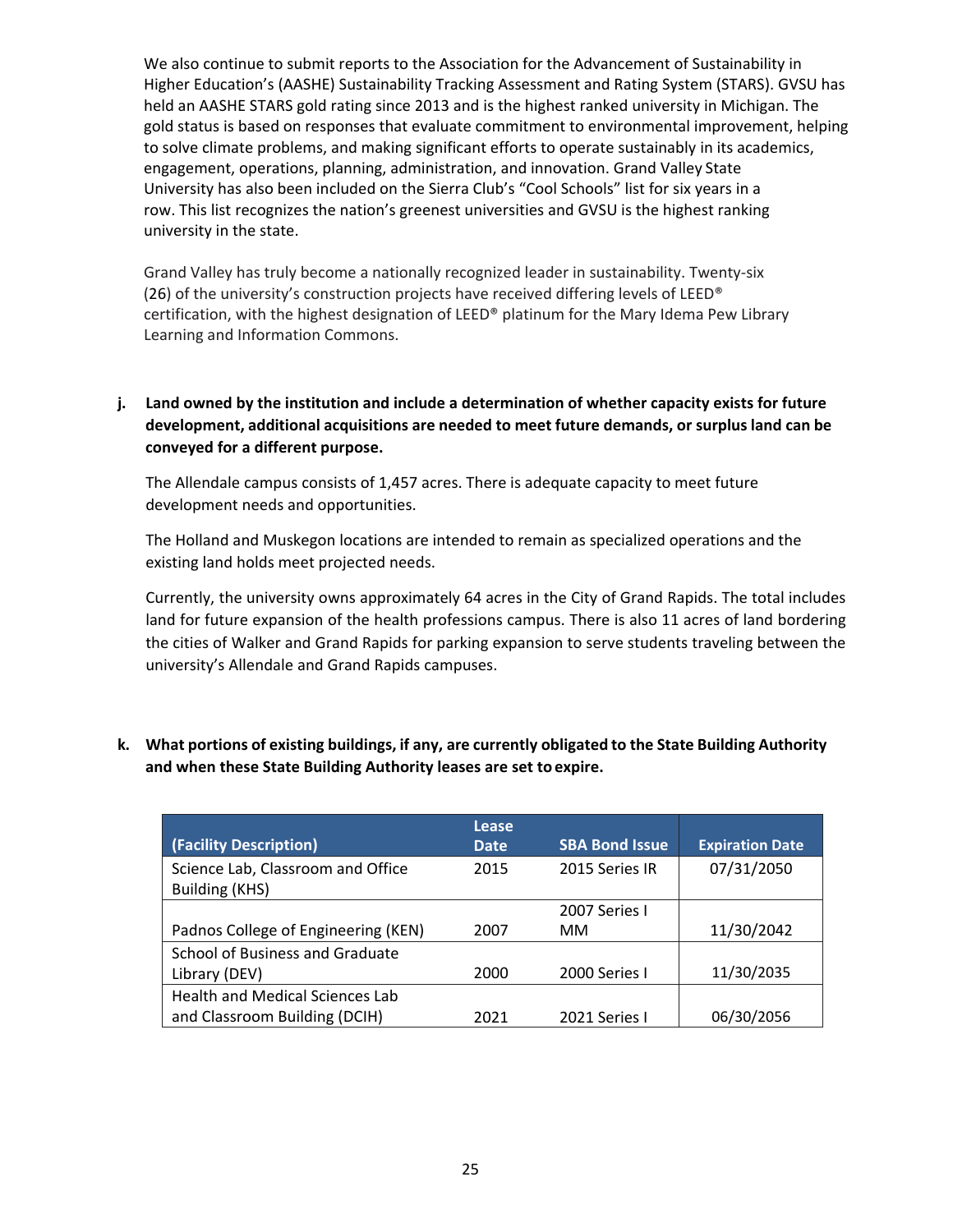#### **V. Implementation Plan**

**The Five‐Year Capital Outlay Plan should identify the schedule by which the institution proposes to address major capital deficiencies, and;**

**a. Prioritize major capital projectsrequested from the State, including a brief project description and estimated cost, in the format provided. (Adjust previously developed or prior years' figures utilizing industry standard CPI indexes where appropriate).**

Grand Valley State University uses the following factors to guide its prioritization of capital expenditures projects (new construction and remodeling). Actual and projected enrollment and program growth, utilization rates of the current facilities, space required to provide student, faculty, and staff spaces to accommodate enrollment and program growth and change, housing and dining requirements of a residential campus. Critical adjacencies, technological and other programmatic factors, and actual condition of existing facilities. With these factors in mind, GVSU has developed multiple master plans and studies, which are periodically updated.

Consistent with its process of reviewing its facilities on a 5‐year basis, Grand Valley State University has completed a campus master plan for the Allendale, Pew, and Health Campuses and Regional Centers. Studies and master plans being reviewed or undertaken include the following:

- Campus Master Plan ‐ all campuses
- Allendale Domestic Water and Sewer
- Allendale Steam and Chilled Water
- Campus‐wide Parking Plan
- Bus Transportation Plan
- Belknap Plan
- Student Recreation Space Analysis
- Allendale Storm Water Management
- Allendale Electrical Distribution
- Housing and Dining 10-year Plan

The findings and recommendations of these activities are being incorporated into the current and future developments.

| <b>Proposed Projects</b> |              | <b>Gross Square Feet</b> | <b>Project Budget</b> |
|--------------------------|--------------|--------------------------|-----------------------|
| Blue Dot Lab             |              | 130.000                  | \$75,000,000          |
|                          | <b>TOTAL</b> | 130,000                  | \$75,000,000          |

#### **Facilities/Capital Plan: 2023‐2027**

Projects listed above exceed the \$3,000,000 reporting threshold as required by JCOS.

Priority No. 1 is the proposed construction of the Blue Dot Lab. This new facility would serve all students to develop digital skills and competencies and create a proficiency in digital literacy. This facility would include technology enhanced teaching spaces, flexible learning spaces, digital production spaces, digital fabrication spaces, transdisciplinary working spaces, and research/lab spaces that nurture innovation and collaboration. This facility will address the demand by industry for students to be prepared for the challenges and opportunities of the future with the necessary digital skills and knowledge.

The new structure would be designed to meet all applicable codes and standards, including LEED certification.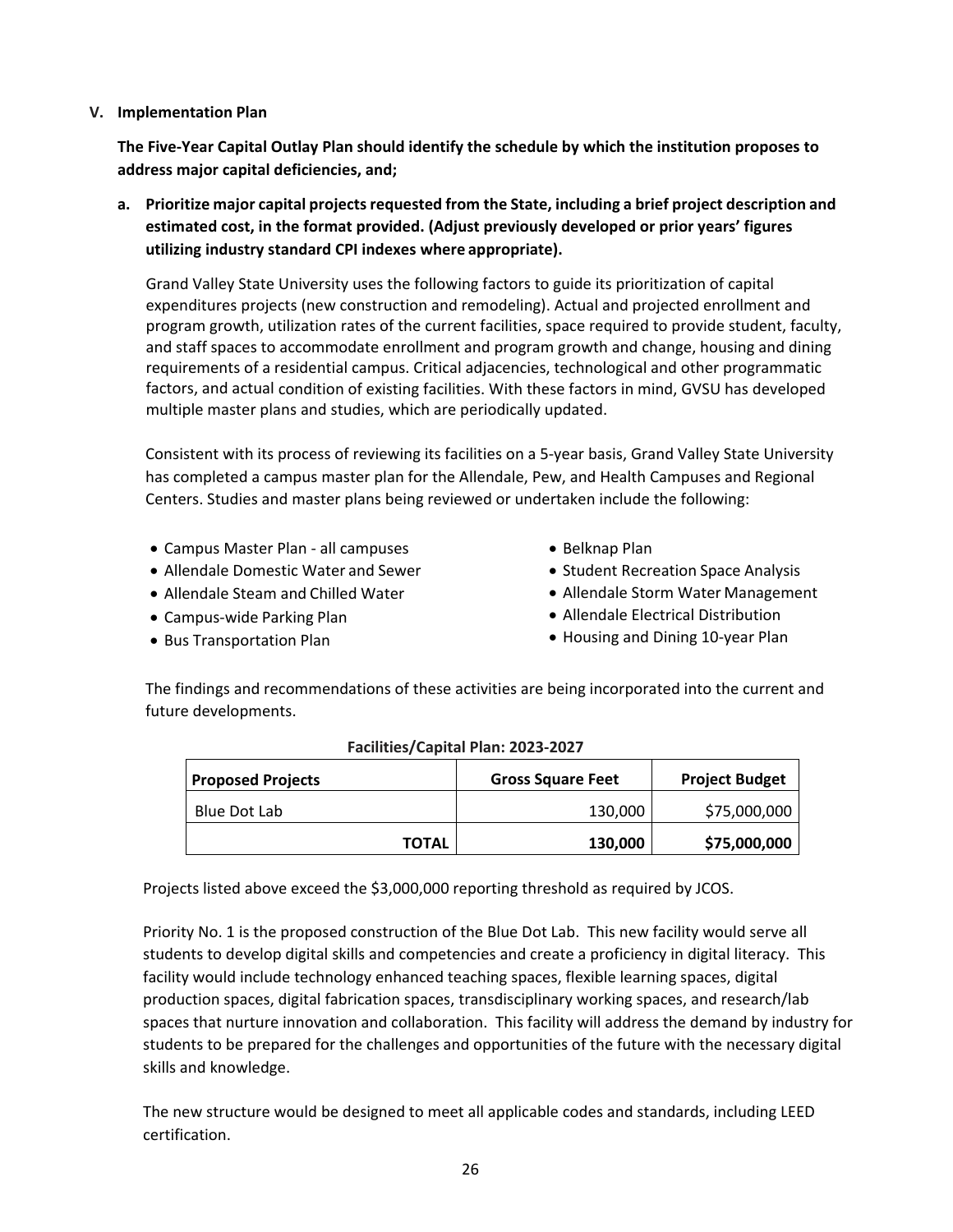# **b. If applicable, provide an estimate relative to the institution's current deferred and structural repairs, including programmatic impact, immediately versus over the next fiveyears.**

The university has completed a comprehensive Facilities Condition Assessment to identify deficiencies and confirm costs for deferred and structural repairs over the next twenty years. The University contracted with a national consultant in the building assessment industry with expertise in property condition assessments, capital planning services and software. On‐site inspections and data collection were performed, asset descriptions were established, and projects were identified for repair and replacement. Projects were estimated and prioritized for annual funding, and included in the university capital maintenance plan.

### **c. Include the status of on‐going projects financed with State Building Authority resources and explain how completion coincides with the overall Five‐Year Capital OutlayPlan.**

The Health Sciences Building received authorization for design and construction. Construction of this facility began in May 2018 and was completed on schedule in May 2021.

# **d. Identify to the extent possible, a rate of return on planned expenditures. This could be expressed as operational "savings" that a planned capital expenditure would yield in futureyears.**

Both traditional students and adult learners need to advance their digital skills to meet industry demand and the expectations of today's workforce. Courses, programs, technology, and opportunities made available in the Blue Dot Lab would be accessible to all students, community members, adult learners and working adults pursuing their professions, completing research or advancing skills required for the work force. Increased enrollments would generate tuition revenue which would support the return on expenditures.

Operational savings would a result by centralizing digital learning, use of software tools, production labs, fabrication labs on campus for students in all colleges and areas of study. The Blue Dot Lab will combine technology rich spaces teaching spaces, flexible learning spaces, and transdisciplinary working spaces into one facility for all learners and faculty to share and utilize. The Blue Dot Lab will promote cross disciplinary teaching, collaboration and connection between faculty, students, community and industry with spaces right sized and technology enhanced.

#### **e. Where applicable, consider alternatives to new infrastructure, such as distancelearning.**

GVSU believes that distance learning offers some excellent opportunities for higher education and we are achieving valuable experience in online pedagogy during the COVID‐19 response. Nevertheless, current conditions have underscored the value and appeal of in‐person learning. As the pandemic response allows more and larger gatherings, we anticipate shifting a large proportion of our learning back into in‐person classes and hybrid modes that strategically combine online and in-person engagement. GVSU has recently developed fully online micro credentials and degree programs to better fit with the busy schedules of working adults, and we will continue to develop in that direction to serve the documented needs of Michigan students.